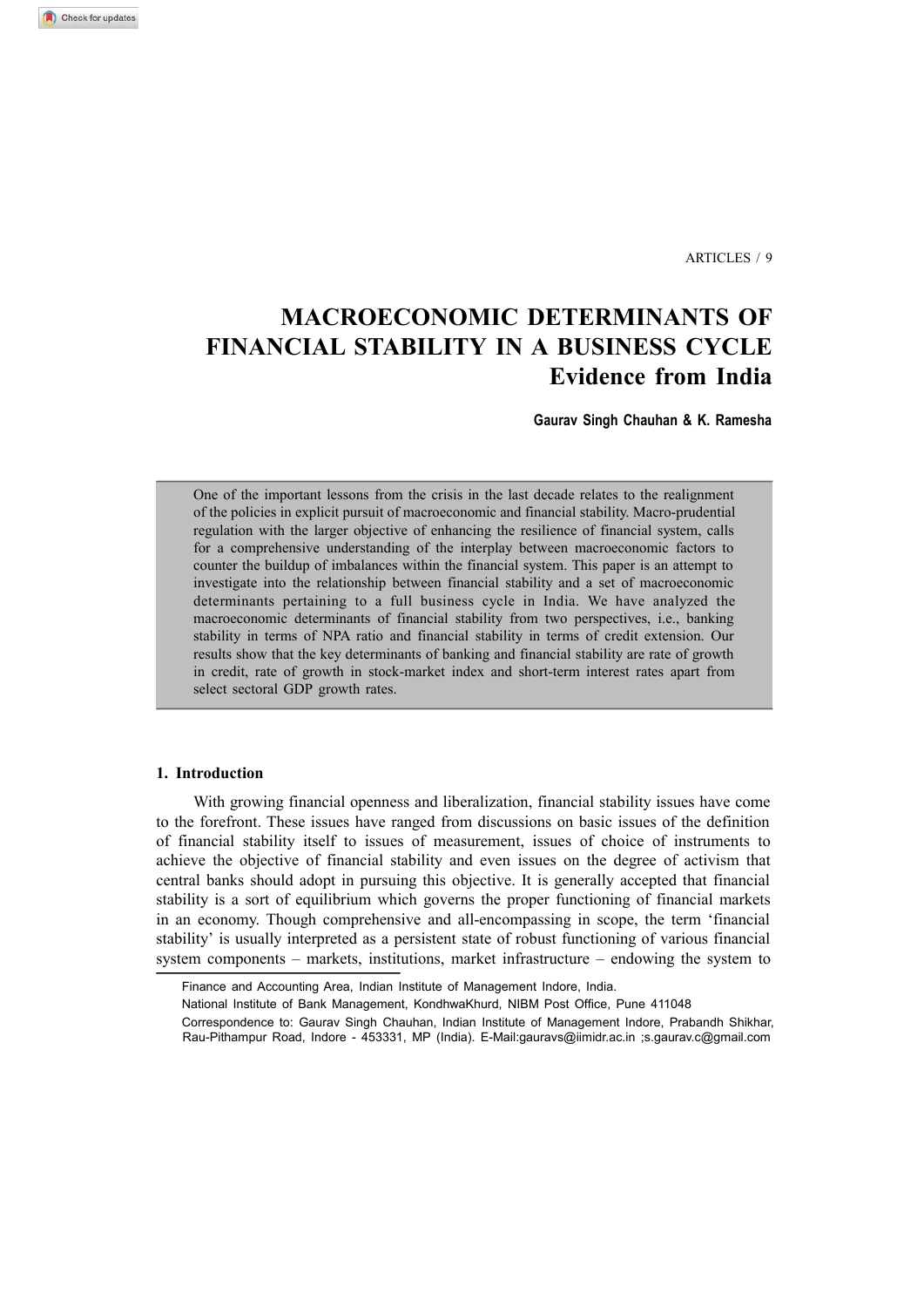face any endogenous or exogenous financial shock with minimal disruptive impact. As observed by Governor, Reserve Bank of India (RBI), financial stability in India would mean (a) ensuring uninterrupted settlements of financial transactions (both internal and external), (b) maintenance of a level of confidence in the financial system amongst all the participants and stakeholders and (c) absence of excess volatility that unduly and adversely affects real economic activity (Reddy, 2004).

Pursuit of financial stability as a formal objective entails two broad aspects: first, the process aspect – rigorous, comprehensive and continuous systemic assessment of risk buildup across the financial system and second, the outcome aspect – having the necessary institutional and instrumental arrangements to take effective regulatory, supervisory and other policy measures to address the identified risks (Financial Stability Report, RBI, 2014). Recent meltdown in global economy, leading to undue volatility in financial stability, reveals that such disturbance in the equilibrium is extremely detrimental to the economic growth. Due to severe externalities attached to financial crisis we have a strong case to regulate the financial sector. This, in fact, can be seen in the emergence of prudential norms as 'best global practices' imposed by regulatory authorities in financial sector. There lie numerous regulations in place specifically framed for dealing with vagaries and nuances of financial setup of a nation; banking regulation is one such important subset. This is important given the fact that banks are important source of liquidity and financing needs even in those economies where capital markets seem to primarily dominate the scene.

Banking sector, being an important component of the financial system is faced with rather unique as also interesting implications of 'micro' failures on account of the heavily inter-related businesses, which appears as externalities due to bank failures. Interestingly, the impact of these externalities on banking industry, are largely negative in contrast to other sectors where externalities can also be positive in many cases. A failure of a bank causes panic and subsequently a run on another seemingly *similar* bank, where the latter was otherwise healthy. On the other hand, a failure of a manufacturing unit may actually make other players in the industry better off by reducing competition. The negative externalities caused by a bank failure loom large for the society and impose heavy dead weight economic cost to the system. This very concern is the primary motivation for designing a prudent bank regulation. Although, the design of prudent bank regulation has evolved through the years, several new challenges –as seen to come at fore in recent meltdown of 2007-09 – obscure the rationality of those designed earlier. Therefore, regulators can afford to be no more indifferent to these externalities and have become active in searching for causes of systemic instability.

One of the important lessons from the recent crisis relates to the realignment of the policies in explicit pursuit of macroeconomic and financial stability. While the approach and philosophy of regulation both are being revisited in most countries including India, the focus of the regulationhistorically and so far has been by and large focused on regulating individual institutions. Indeed, prudential norms have been designed from this perspective. The idea is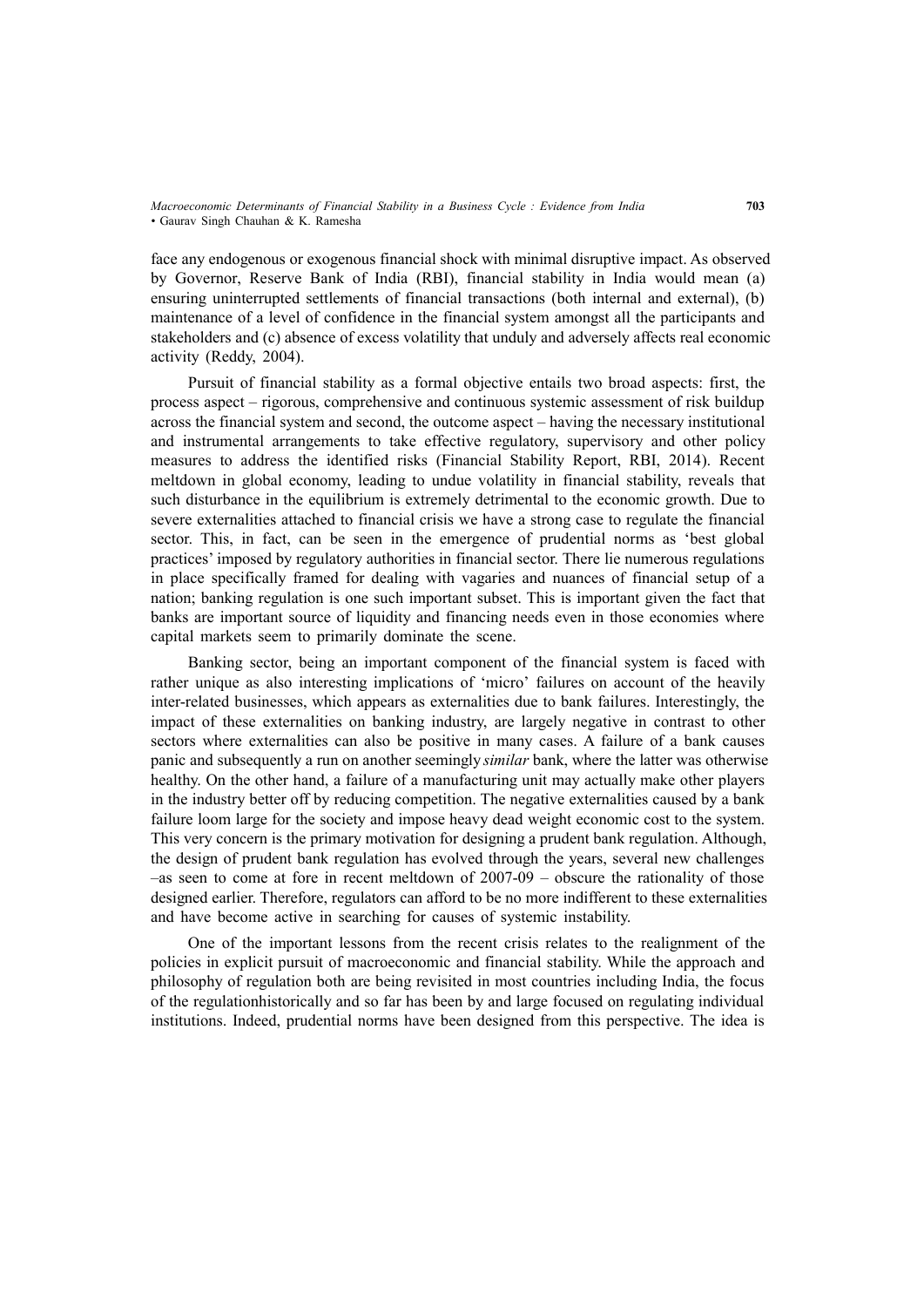to generalize the stability of individual institutions to systemic stability. However, it is now accepted that this reasoning is flawed as destabilizing individual institutions can quickly translate as systemic contagion to otherwise healthy institutions due to the nature of their heavily interrelated businesses. Post crisis, it is being acknowledged that a macro prudential perspective is critical in designing and pursuing micro prudential regulation of institutions and markets (Gopinath 2010).

Systemic contagion also suggests the presence of ubiquitous factors which governs the soundness of individual institutions and hence the economy as a whole. Quintyn and Taylor (2003)have argued that the episodes of financial crisis in Latin America in late nineties and in the Nordic countries and Asia also in the decade of nineties suggests that such crisis can have both microeconomic as well as macroeconomic determinants. The individual instability emerging from microeconomic factors leads to weakening of system as a whole, which in anticipation of further weakening squeezes the liquidity out and restrain the credit flow to the economy, which leads to further weakening of economy and hence adds to financial crisis of self evolving type.

Therefore, the greater challenge for the regulators today is to marry the micro and macro dimensions of financial instability.Regulating micro dimensions of individual institutions without a grasp of dynamics of macro influences on financial stability can create havoc in stressed environment. Further it becomes all the more difficult to assimilate the features of micro and macro dimensions when the regulators for individual institutions differ from macro supervisors, as has been the case in some countries like UK.Therefore, the two distinct but highly inter-related constructs which have come to epitomize this post-crisis framework have been macro prudential regulation and systemic risk management. Both these concepts are appealing and conceptually sound, but are operationally challenging.

Against the backdrop discussed above, here in this paper we attempt to identify key macroeconomic determinants of financial stability<sup>1</sup> as relevant to India. It may not be out of context if we mention that the economy and the financial system in India have exhibited great amount of resilience in the recent past. We have approached the research problem, i.e., financial stability from two dimensions. Firstly, we have made an attempt to capture the determinants of banking stability by examining the relationship between asset defaults and macroeconomic variables. Secondly, the financial stability which is broader and inclusive of the banking system has been examined by looking at the relationship between smooth functioning of financial markets and macroeconomic variables. The smooth functioning is deemed to be proxied through credit extended and liquidity measures such as very short term weighted average call money interest rates.Needless to mention, the banking stability and financial stability are mutually interdependent and because of this, it is possible to identify key macroeconomic determinants for policy options.

The paper is organized as follows. In section 2 of this paper, we have reviewed relevant literature in order to comprehend the various approaches and methods for identifying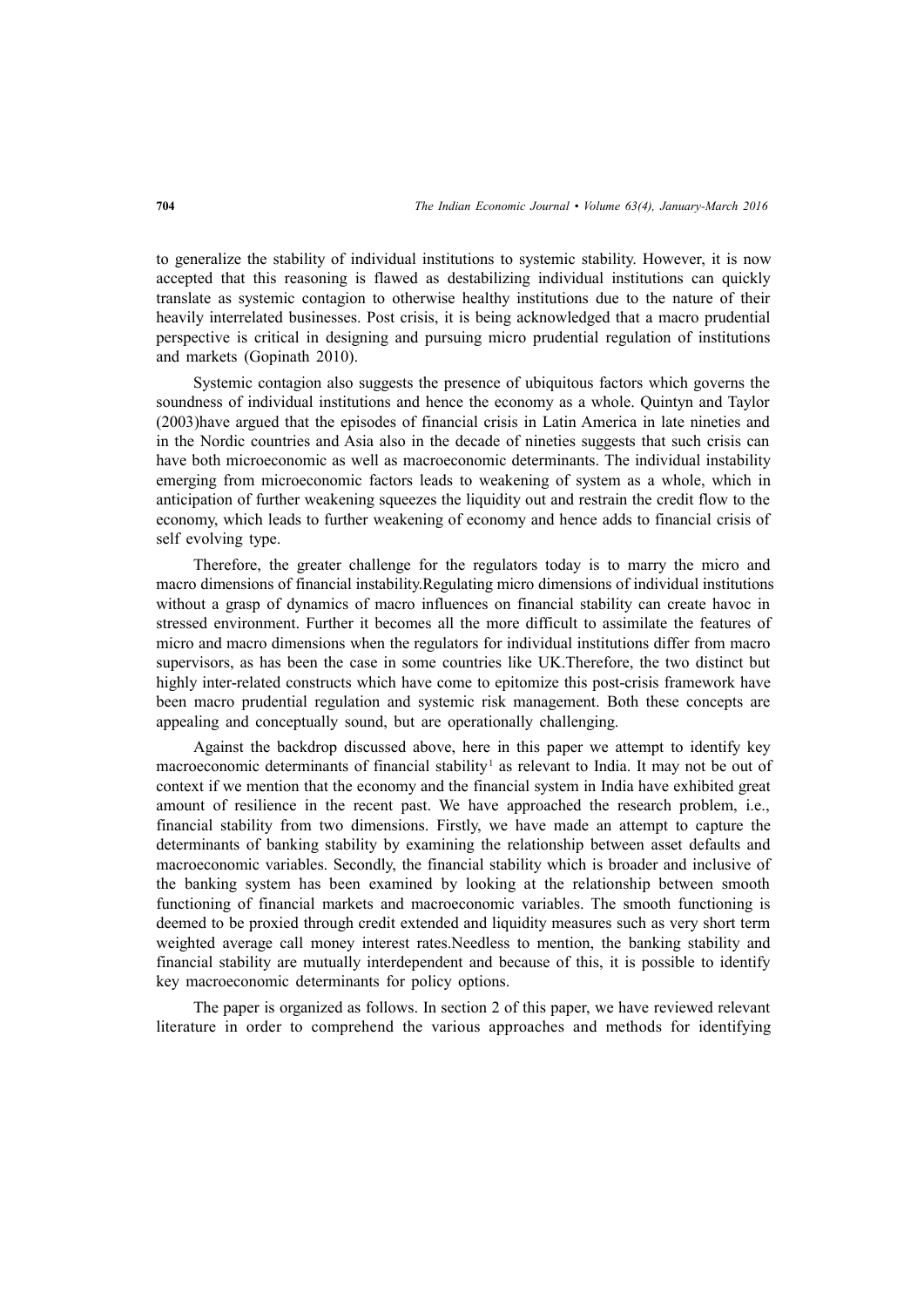macroeconomic determinants of banking and financial stability. While section 3 outlines the research design and sources of data, section 4 presents empirical analysis, discussions and interpretations. Section 5 presents summary of the findings along with policy options. Section 6 provides the concluding remarks.

## **2. Review of Literature**

Several empirical studieshave examined the determinants of banking crises as a homogenous cause<sup>2</sup>. Arpa et al. (2001) used a single equation regression model to describe the relationship between risk provisions and operating income of banks in Austria with a broad set of macro factors. He found a negative relationship between risk provisions and GDP growth and real interest rates while a positive relationship against inflation and real estate prices.

Pesola (2001) showed the importance of GDP gap as a significant factor in determining banking crises in Nordic countries. Gerlach, Peng and Shu (2005) again used a regression analysis with set of variables including nominal interest rates, the CPI, property prices, equity prices, number of bankruptcies, the unemployment rate, and real GDP as explanatory variables. Theyfound that NPA ratio varies directly with nominal interest rates and number of bankruptcies, but varies inversely with inflation, GDP growth and real estate prices. Meyer and Yeager (2001) contend that only few macroeconomic variables might be sufficient to reveal the relationship with asset defaults in US. Quagliariello (2003) finds that Non Performing Assets (NPA) ratio levels are adversely impacted by real economic growth and increasing unemployment.

Marcucci and Quagliariello (2009) in an interesting setup have analyzed the impact of asymmetric effects of business cycles on credit risk posed by banks' portfolio of Italian banks. They concluded that business cycles are more significantly influencing the credit risk during downturns. Also the riskier portfolios are highly cyclical.Podpiera (2006), in another interesting study, determined a relationship between banking industry performance and the compliance toward Basel core principles for effective supervision for 65 nations. Higher compliance impacted the industry performance significantly as measured by NPA ratio and interest margins earned.

Baboucek and Jancar (2005) in a study for Czech Republic showed that rising unemployment, inflation, and fast GDP growth impacts the NPA levels adversely and significantly while real interest rate do not affect it significantly. Cihak et al. (2007) made a comparison of system-focused stress testing methods (such as Monte Carlo simulations and VAR) for Czech banking industry. He stressed on the relevance of macro variables such as exchange rate fluctuations to be used in stress tests designing apart from using banking industry variables.

In a thorough and recent study, Babihuga (2007) investigated the relationship between select macro variables and set of financial stability indicators<sup>3</sup> (FSIs) for the case of European,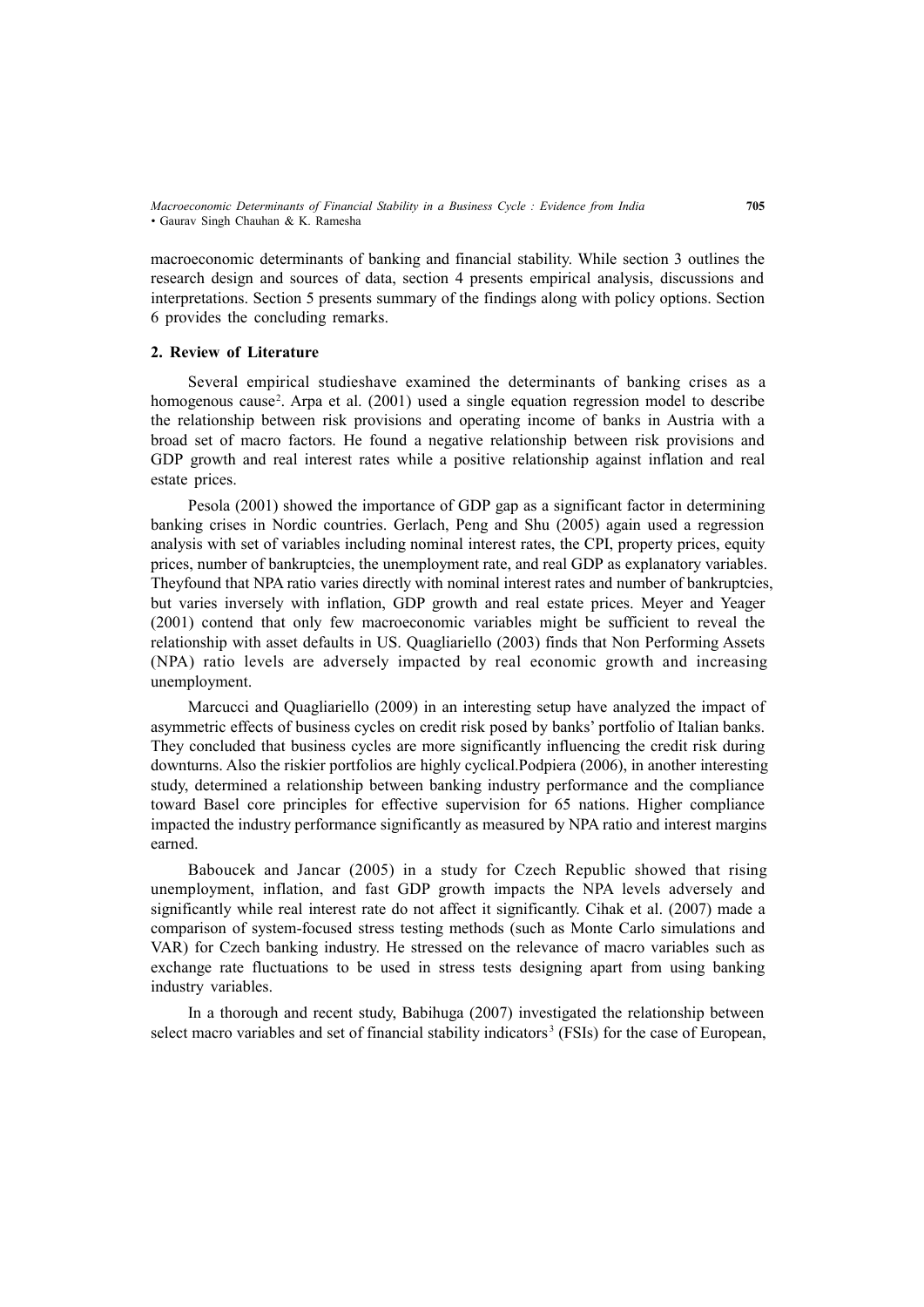Asian, and sub-Saharan Africa. Using an extensive list of variables he revealed the cyclical fluctuations of FSIs with business cycles. In a similar study with FSIs, Akhter and Daly (2010) reinforced the influence of business cycles, inflation and real effective exchange rates on capital adequacy levels. He also concluded that bank's profitability is a function of macro variables, bank specific micro variables and industry specific variables such as competition. Klomp (2010) while exploring causes for banking crisis in 110 countries between 1997 and 2007 finds that a high credit growth, a negative GDP growth and a high real interest rate are the most important causes of a banking crisis.

In a large number of studies relating to the stability dimension of the banking system, the banking stability is analyzed through behavior of asset default measured through NPA ratio<sup>4</sup> . Some studies, in addition to NPA ratio also focuses on profitability measured through ROA, operating income or the interest margins. Borio and Lowe (2002) stresses on assimilating financial data of asset prices and risk perceived by the market with macroeconomic variables to get a sound grasp of the current state of business cycles. It was found that the variables in the macroeconomic environment also influences indicators associated with overall financial stability or smooth functioning of financial markets. Further, credit relative to GDP and market liquidity proxied by call money rates which are important indicators of smooth functioning of the financial markets are found to be significantly influenced by macroeconomic changes. The evidences point towards the significant correlation between select macroeconomic variables and the flow of bank credit.

Cyclicality in asset defaults is a critical dimension affecting the banking stability. Empirical studies such as Duffie et al. (2007), Koopman and Lucas (2005) and Fama (1986) indicate that the level of real economic activity and the term structure of interest rates are important determinants of default risk. Banks seems to be prone to higher risk taking under favorable circumstances in economic upturns. Such upturns are associated with rapid credit growth, inordinate investments, export/employment growth, inordinate flow of capital and its accumulation, and higher consumption leading to inflationary pressures. Thus, during upturn banks ends up taking higher level of credit risks. The economic downturn shows just the opposite. During upturns when banks take excessive risks, they accumulate large amount of risk over a period in their chosen portfolio; the risk while in turn, would materialize in a disastrous manner in economic downturns.

Further, procyclical lending<sup>5</sup> by banks suggests that credit extension varies in consonance with the business cycles. During booms there are episodes of over extension of credit, which boost the bubble formation for asset prices in the market while credit is restricted to stifling level during downturns which accelerates a recession by further contributing towards slowdown of economy. Such a variance in credit extension makes banks vulnerable to sudden shocks. Also, in a way, banks contribute to failures as also accelerate the rate of failures by firms by restricting credit when they need them the most in economic downturns. Similar is the story with liquidity in the market. As evidences in the recent global crisis, the very first signs of any sudden shock to the economy are revealed through sudden evaporation of liquidity from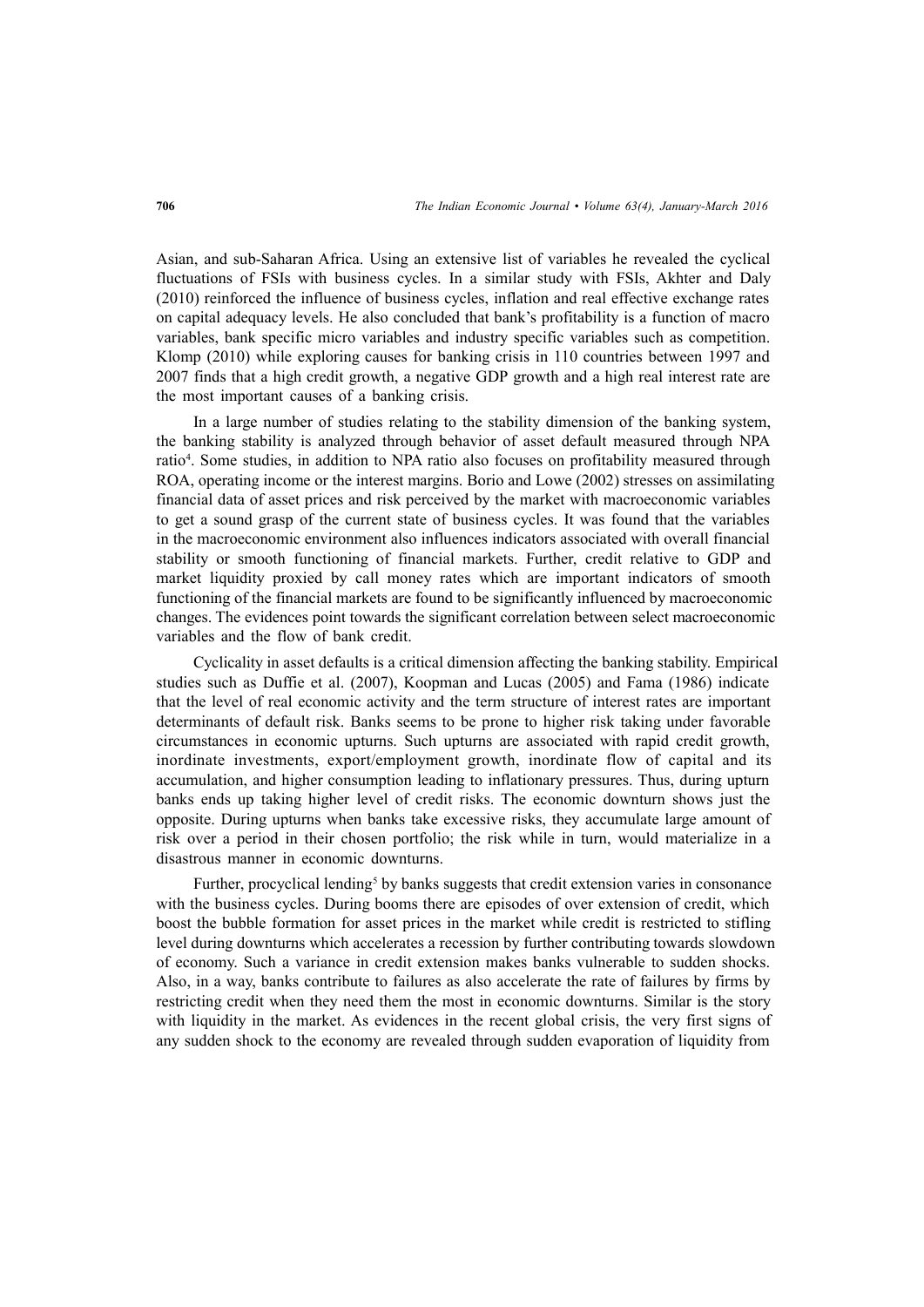the market.Deterioration in banking books induced through such drying up of liquidity make other banks averse for providing short term liquidity to the market.

While the extensive literature on macroeconomic variables do exists, there are some gaps which can be readily recognized. Literature largely lacks in discussing variable/s related to asset price bubbles directly. Equity markets, which acts as a pointer towards asset prices, assumes an important position linking banking/financial (in)stability factors to macroeconomic factors. Therefore, we reckon that equity market index is one such direct variable which could reveal such bubble formations with almost no time lags. Another important dimension which needs to be attended to in the literatureis to determine key sources of variation in GDP growth. In order to capture this, we have to examine sector-wise contribution to GDP growth rather than GDP growth as a whole. It is possible that sector-wise analysis of GDP growth may help us in identifying sectors contributing more (or least) to bank/financial stability.

## **3. Data and Research Design**

Since a full business cycle is almost captured in the first decade of the new millennium, our dataset consists of time period between first quarter of the year 2000 to the first quarter of the year 2009. Building on the empirical evidences from the literature discussed above, the macroeconomic variables that we have considered in this paper are NPA ratio, credit ratio, weighted average call money interest rates, 1 year and 10 year yield on government securities (as proxy for short term and long term market interest rates), inflation growth, equity market index (NIFTY) and GDP growth rates for eight different sectors. These variables are defined in Annexure A.This paper differs from the previous studies in at least two respects.Firstly, to get a comprehensive picture of the economic growth, we have included eight sectors and their respective growth rates. Reserve Bank of India (RBI) provides quarterly data on sector-wise GDP figures classified into eight sectors. Secondly, we have explicitly made use of equity market index to capture the asset prices without any time lag.

Underscoring the fact that banking sector dynamics are changing fast in the last decade, we find it increasingly important to include the latest data set of interacting variables. This becomes all the more important for emerging economies like India, where banking industry has witnessed a paradigm shift since liberalization. On the other hand, we must have sufficient data points so as to get adequate precision in the results for inferring from factor loadings. Keeping the above factors in mind, we have used quarterly data for several interacting variables. We have heavily relied on RBIsources to get this data. After making granularity adjustments, we have averaged<sup>6</sup> out some data sets with higher frequencies to conform to quarterly figures. Such adjustments and selection of quarterly figures are justified as also necessitated on account of two reasons. Firstly, figures for certain time series such as GDP are obtained only on quarterly basis, which prompts us to use the lowest frequency available. Secondly, using quarterly time series (with certain transformations) has the advantage of reducing the possibility of errors being introduced by autocorrelation.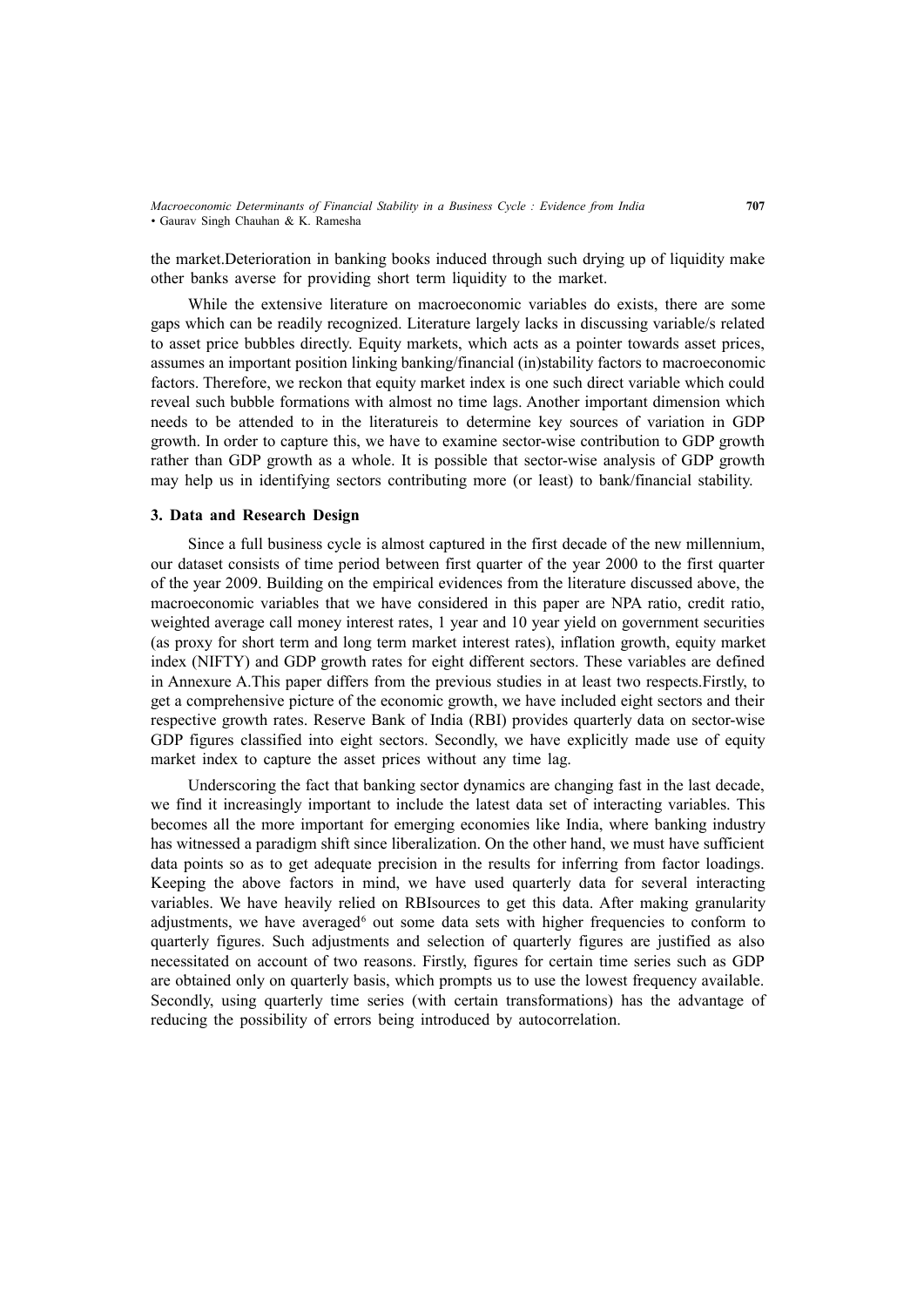The explicit use of time series data on several co-integrated macroeconomic variablesmight have inherent limitations in terms of biases and errors being introduced in the results on account of autocorrelation and mutlicollinearity.We have tried to curb such biases and errors by transforming variables wherever applicable without loss of generality. Such transformation ranges from using ratios and growth rates for certain variables which are deemed to be highly auto-correlated as well as collinear with other variables. Correlations across finally transformed variables are shown in Annexure B.While we have taken measures for avoiding errors on account of multi-collinearity and autocorrelations, we were not much concerned with the problem of hetroscedasticity owing to the data sets being time series in nature rather than being a cross-sectional data set. However we have checked for the presence of hetroscedasticity by observing the residuals to confirm our beliefs.

On the design front, we have made use of multivariate regression analysis to determine the dynamics of banking stability and overall financial stability separately. In the first level analysis for the assessment of banking stability, we have tried to determine a relationship between NPA ratio, used as a proxy for banking stability (or otherwise), as a dependent variable and a set of macroeconomic variables such as credit ratio, 1 year market interest rates(nominal), equity index levels and sectoral GDP growth rates as explanatory variables. NPA levels are realized with a lag as payments due at time T may only be realized as NPA at time T+1. Thus we have used explanatory variables with a lag in this analysis. Also, NPA level being an inter-temporal short term measure on banking books could be better explained by short term interest rates rather than long term rates; we have therefore made use of this aspect also. The regression model used for analyzingbanking stabilityas relevant to Indian banking sector thus is mentioned below:

$$
NPAR_{t+1} = \alpha_{1t} + \beta_{1t}.CR + \beta_{2t}.NIFTY + \beta_{3t}.1YR + \sum (\beta_{it}.SECTIONAL\_GDP) + \varepsilon_{t}............(1)
$$

Where, variables are as defined in Exhibit A and SECTORAL GDP are the eight sectoral GDP growth variables.

Moving onto the next level analysis for overall financial stability, it may be mentioned once again that in our analytical framework financial stability or otherwise is basically seen from the perspective of the smooth functioning offinancialmarket.Therefore, we further dissect the notion of financial stability into two adjoining parts. This dimension of stability is assessed in terms of adequate flow of credit andthe provision of funding liquidity. Towards this end, we have used credit ratio, defined as ratio of credit extended to the sum of credit and investments made by banks, as dependent variable.It is worthwhile to mention that in Indian context, banking system is not only an important and critical component of the financial system, but also directly and indirectly participates in other segments of the financial system. Thus, smooth flow of bank credit mirror the smooth functioning of financial system.It is based on this logic that we have used credit ratio as dependent variable and NPA ratio, equity market Index, sectoral GDP growth rates, inflation growth rate, and short and long term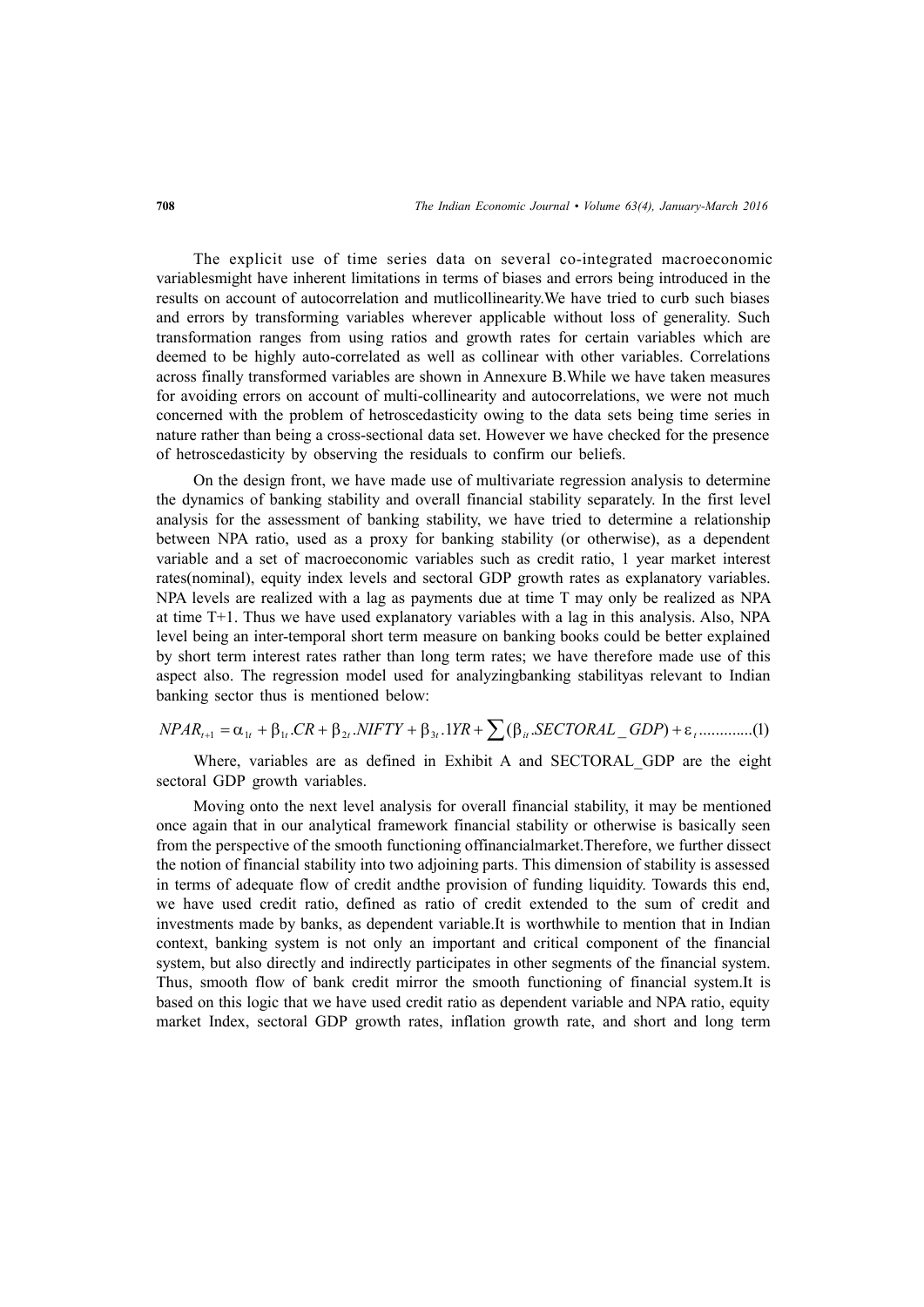interest rates as explanatory variables. In this part of the analysis, we have made use of both 1 year and 10 year market interest rates (nominal) as explanatory variables separately. The models used are as follows:

$$
CR_{t} = \alpha_{1t} + \beta_{1t} .NPAR + \beta_{2t} .NIFTY + \beta_{3t} .1YR + \beta_{4t} .CPIG + \sum (\beta_{it} .SECTIONAL\_GDP) + \varepsilon_{t} . . . . . . . . . . (2a)
$$

$$
CR_{\iota} = \alpha_{\iota\iota} + \beta_{\iota\iota} .NPAR + \beta_{\iota\iota} .NIFTY + \beta_{\iota\iota} .10YR + \beta_{\iota\iota} .CPIG + \sum (\beta_{\iota\iota} .SECTIONAL\_GDP) + \epsilon_{\iota} . . . . . . . . . (2b)
$$

On the next sub part of the analysis, we have used short term weighted average call money rates as dependent variable as a proxy to liquidity prevailing in the market. We have used credit ratio, equity market index, 10 year interest rates on Government securities, sectoral GDP growth, and inflation growth as explanatory variables. It may be mentioned that 10 year rates have been chosen on account of the role of long term yield curve in determining call money rates. The resulting model which was used is as follows:

$$
CMR_t = \alpha_{1t} + \beta_{1t}.CR + \beta_{2t}.NIFTY + \beta_{3t}.10YR + \sum (\beta_{it}.SECTIONAL\_GDP) + \varepsilon_t. \dots \dots \dots \dots (3)
$$

We have provided details pertaining to variables considered in our investigation in Annexure A, B and C. While Annexure A provides description of these variables, B and C offer information about association amongst variables and descriptive statistics respectively. Further, we have examined the temporal behavior of these variables for better understanding as also analysis and the results are plotted in Graph  $1 - 4$ . These graphs show the plots for individual variables in some cases while group of variables in other, clubbing variables with similar nominal levels/units. A look into these graphs helps us in justifying the transformation for some of the time series. These transformations did help in curbing the outright nonstationarity<sup>7</sup>in some time series. We have, however, checked for any possibilities of biases being introduced in the coefficients on account of stationarity and other regression related problems by performing relevant testswhich are discussed below.

## **4. Results and Discussions**

As described in the research design, we now move on to analyzing the results for two level investigations into stability viz., banking stability and financial stability.

### *4.1. Macroeconomic determinants of Banking Stability*

We have employed multivariate regression (Equation 1) to identify as also examine the macroeconomic determinants of banking stability. As expected, results show a strong relationship between NPA ratio and the set of macroeconomic variables considered in the regression. In a way, this reaffirms the relevance of the chosen macroeconomic variables in the study. We found a significant adjusted R-square of 94.8% and a significant level of F statistics even at 1% significance (Table 1).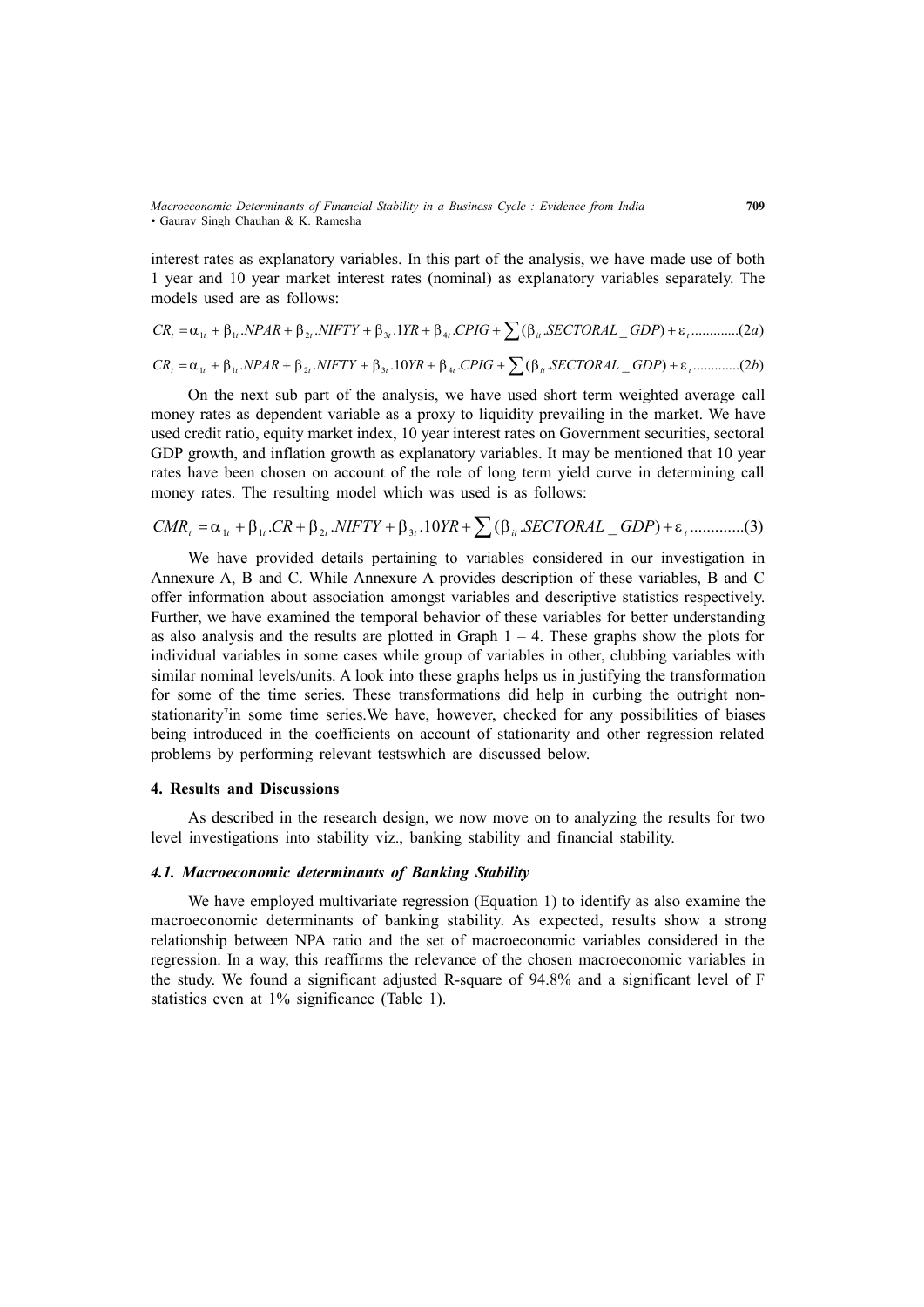Among the variables found to have significant influence on banking stability, in order of importance, have been credit ratio, NIFTY, 1 year rate, growth rate in mining, manufacturing, electricity and gas, construction, financial sector and community, social and personal services GDP. In other words, the first three variables, succinctly explaining the quantum of credit/ investment are the key determinants from the financial system itself influencing the banking stability. It is pertinent to mention that several BIS studies<sup>8</sup> in the recent past have emphasized the importance of monitoring credit growth by regulators from systemic risk point of view, as rapid credit growth and resultant acceleration in prices of assets are amongst the key earlywarning signs of financial instability. Amongst the aforesaid other key variables directly or indirectly influencing overall GDP, the extent of the influence of each variable perhaps depends on its dependability on banking as also financial system. NPA ratio is negatively related to credit ratio, on account of the fact that higher growth in credit (or credit ratio) relative to NPAs pushes the latter downward (see Graph 1) as NPAs are always expressed as percent of total credit. Further, we find negative relation between NPA ratio and NIFTY, indicating the business cycle effects on the one hand and on the other, possibly explaining the nexus between banking system and stock market. To put it differently, higher the growth in bank credit (and resultant lower NPA ratio), higher will be the portion of bank credit getting into stock markets (pushing NIFTY upward). In addition, higher growth in bank credit speaks of short-term credit or working capital finance whereas growth in stock-market essentially reflects the long-term capital. However, the relationship between NPA ratio and 1 year rates is found to be positively associated, meaning increasing interest rates resulting higher levels of defaults/NPAs. We do not wish to get into the reasons behind this positive relationship between NPA level and interest rate, as it is an acknowledged fact that the increasing interest rates in the short-run impair the repaying capacity of the borrowers. Also it must be noted that in a scenario of northward movement of interest rate, growth in credit can not but fall and vice versa, impacting the NPA levels.With regard to other significant macroeconomic parameters of banking stability, we find the relationship between NPA ratios on the one hand and growth in manufacturing, electricity  $\&$  gas, community  $\&$  personal services GDP on the other, is negative. Notable exception to this from amongst the variables explaining growth in GDP, are growth in mining, financial sector and construction, which showed a positive relationship.

In order to check the veracity of the results, we have specifically looked into the stability of regression coefficients as also their precision by conducting tests for multicollinearity, autocorrelation and hetroscedasticity. Multicollinearity is a phenomenon where explanatory variables are heavily correlated thus obscuring the rationality of regression coefficients. We checked for multicollinearity first by observing F statistics for overall regression and tstatistics for individual coefficients simultaneously. The results which are presented in Table 1suggest that multicollinearitymight not have influenced the results as both F and t- statistics are simultaneously significant. As a second check, we also looked for Variance Inflation Factor (VIF) coefficients. For multicollinearity to significantly influence the results, VIF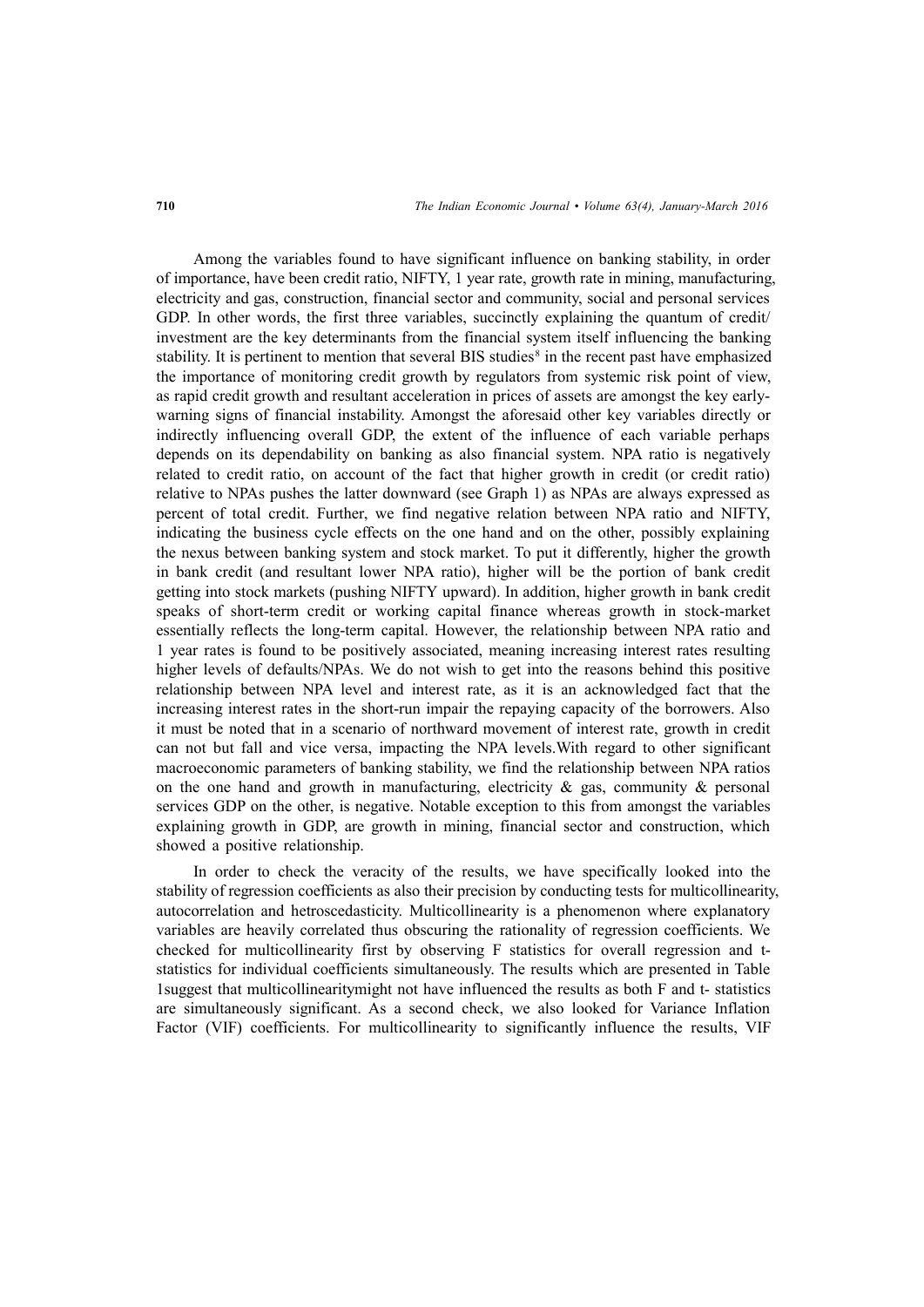*Macroeconomic Determinants of Financial Stability in a Business Cycle : Evidence from India* **711** *•* Gaurav Singh Chauhan & K. Ramesha

factors must be well above a level of 10. As we can see from the resultsin Table 1, VIF factors are all below the benchmark level of 10. Similar conclusion can be drawn from tolerance levels which are nothing but reciprocal of VIF levels. These apart, we also checked for autocorrelation as the same if significant would influence the results and regression coefficients.We primarily relied on distribution of residuals to see whether they resemble a pattern and whether the distribution significantly deviates from normal distribution. The plot of residuals does conform to a near normal distribution (except the presence of certain outliers). Durban Watson (DW) statistics stands at 1.535 which does not, *a priori,* indicate such influence.This further let us believe for the fact that autocorrelation and hetroscedasticity may not be worrisome for the regression employed here.

## *4.2. Macroeconomic determinants of Financial System Stability*

In so far as the determinants of the financial stability are concerned, we ran two multivariate regressions mentioned in equation  $(2)$  and  $(3)$ . Before we proceed further, it must be mentioned that in our analytical framework, financial stability is captured in terms of credit ratio of the banking system on the basis of the logic explained in research design part. The regression results presented in Table 2 and 3 clearly suggest the strong relationship between credit ratio and the set of chosen macroeconomic variables. This is evident from a high adjusted R-squareand a significant F statistics even at 1% level.

From amongst the key factors influencing the financial stability captured in terms of credit ratio, NPA ratio, NIFTY, 1 year nominal interest rates, and financial and real estate sector GDP growth have emerged as key determinants in that order. While NPA ratio is negatively related to credit ratio, other factors viz., NIFTY, 1 year rate and growth in finance sector GDP are positively associated with credit extension. This positive association explains the business cycle effect i.e., unidirectional movement of these parameters on the one hand, and on the other, the inter-relationship amongst these variables. It is important to note that the finance sector GDP includes the real estate GDP, which according to the literature, *a priori,* indicates such a relationship. It is to be noted here that we have not lagged other variables here with respect to NPA ratios.We have examined the multicollinearity amongst the explanatory variables and found it to benon-significant as revealed by F and t-statistics as well as by VIF levels. In addition, the residual plot mostly conforms to near normal curve and Durban Watson (DW) statistics also at 1.496 does not support any significant influence of autocorrelation on the results.

As discussed in the research design part of this paper, we examined the relationship between credit ratio and 1 year interest rates as well as 10 years interest rates. While the results are similar in respect of both the equations (2a with 1 year interest rate and 2b with 10 year interest rates), it is interesting to note the positive relationship between both shortterm and long-term interest rates and credit extension. Towards this direction, although a convincing explanation is difficult, we believe that tightening of monetary policy was aimed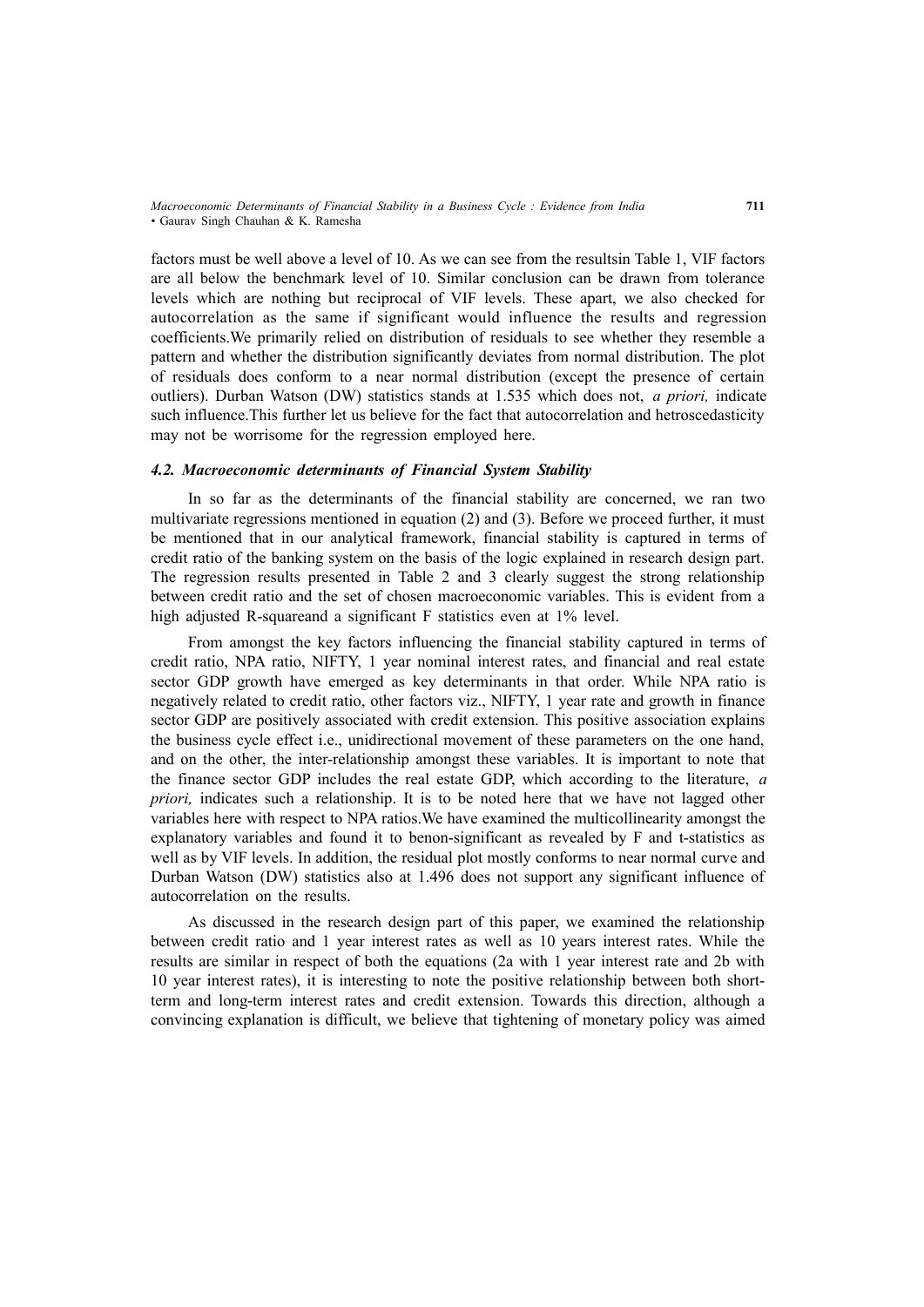mostly to curb down the inflation during the last decade. Also, interest rates can only affect the credit extension with a lag which is not captured in the model here.

We have examined the financial stability in terms of provision of liquidity by using short term weighted average call money rates as dependent variable as a proxy to liquidity (equation 3). Results indicate that there is a strong linkage between level of liquidity and the set of macroeconomic variables as the adjusted R-square is at 76.4% and F statistics significant even at 1% level. The explanatory variables used here are credit ratio, NIFTY, 10 year nominal interest rates, and sectoral GDP for eight classified sectors. Of the explanatory variables considered in the equation, 10 year interest rates, mining and financial sector GDP (including real estate GDP) have emerged as important factors influencing level of liquidity. The relationship between liquidity and 10 year interest rate is positive owing to the yield curve movements. Mining GDP growth positively influences the call money rates. However, growth in financial sector GDP negatively influences the call money rates which in a way, indicates efficiency as also deepening of the financial system.As earlier, we find multicollinearity and autocorrelation are not significant and therefore, results are not significantly influenced by these two.

#### **5. Limitations and Future Research**

Although the exercise conducted here does not indicate any major consequences of errors and biases on coefficients, these results must be interpreted with a holistic view on Indian economy. Banking in India is changing fast since the liberalization move in early 1990s and subsequently with the compliance toward the Basel norms. The fact that NPA ratio has significantly gone down has its explanation of banks in India improving on its efficiency front. Also economy as a whole has experienced a very rapid expansion for the period under investigation. Although, we may reject for any structural changes in the economy, we have reasons to believe that dynamics are changing fast so that only very recent data can reveal the relationships.

Indian bond market is still underdeveloped, which further lead us to cautiously look over the market determination of interest rates in India. Interest rate dynamics for all practical purposes can be believed to be policy determined rather than market oriented. This may impair the inferences where we have assumed short term and long term rates to be market determined.Another area of concern is that contribution to the GDP is broadly classified into eight sectors, where several uncorrelated sectors are merged into one. For instance, trade, hotels, transportation and communication are clubbed into one while financial services, insurance and real estate is merged into one. This makes the contribution of an influential sector to be masked by the relative contribution of an uncorrelated sector.

Having reiterated the research limitations, we still find great deal of information from the analysis as well as future implications for such a research. Many countries are putting on enormous efforts to develop macroeconomic indicators for financial stability. IMF, for example,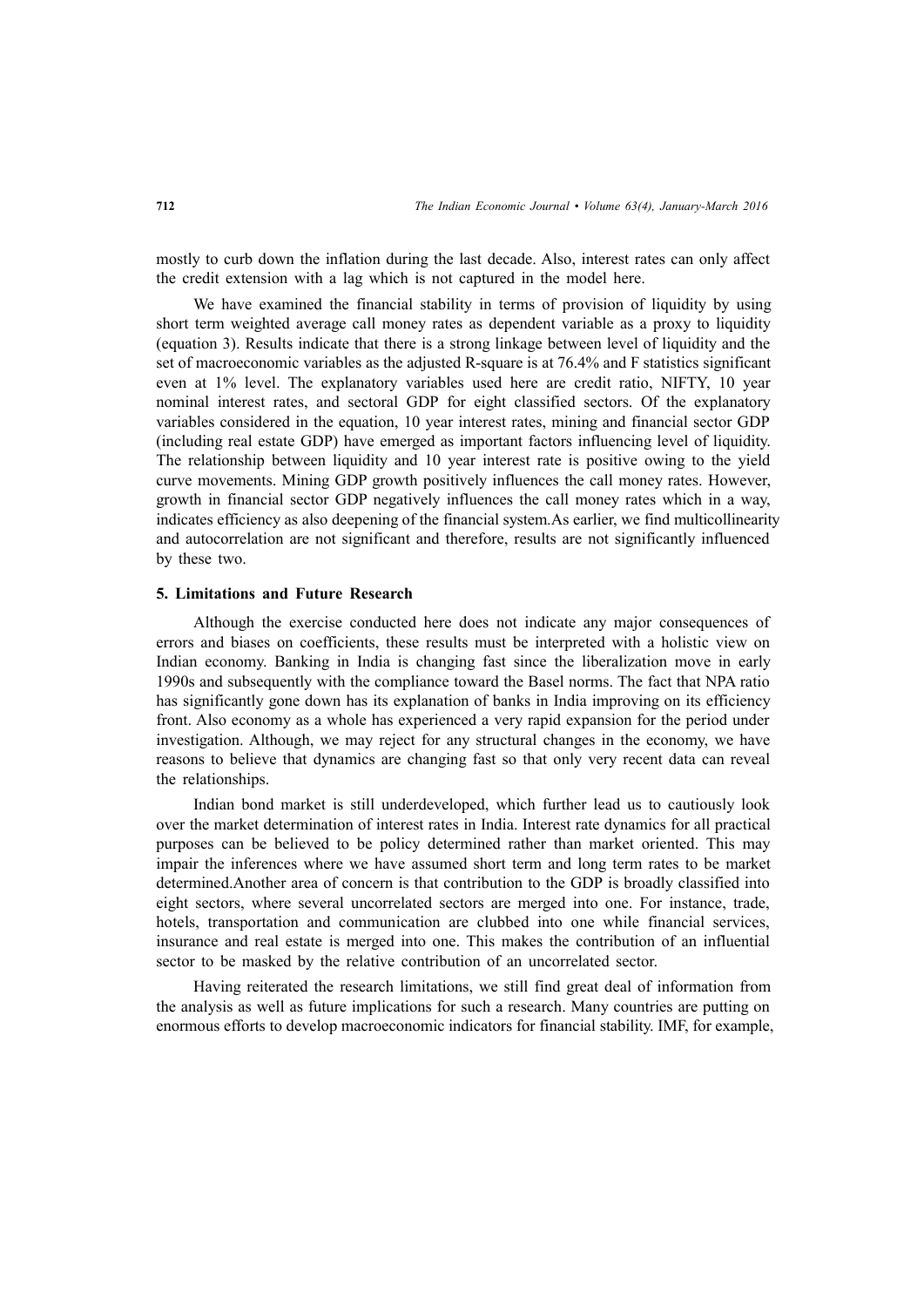*Macroeconomic Determinants of Financial Stability in a Business Cycle : Evidence from India* **713** *•* Gaurav Singh Chauhan & K. Ramesha

through the use of FSIs has encouraged countries to use a pragmatic approach to curb volatility in financial markets. The work in this paper can facilitate in identifying components essential to develop such a macroeconomic framework for India. Needless to say, such a macroeconomic framework with key indicators of stability or otherwise, would be of immense use in calibrating prudential norms like capital adequacy, loss provisions, liquidity levels etc to address pro-cyclicality as well.

#### **6. Conclusion**

Explicit pursuit of macroeconomic and financial stability is the single most significant positive contribution the recent global crisis.Macro-prudential regulationwith the larger objective of enhancing the resilience of financial system, calls for a comprehensive understanding of the interplay macroeconomic factors to counter the build up of imbalances within the financial system. The business cycles and subsequent changes in macroeconomic environment can have serious implications for the growth of an economy including financial sector. Our analysis was carried out against this backdrop with the objective of examining the relationship between financial stability and a set of macroeconomic variables as relevant to India.

As regard to our first stage analysis, i.e., banking stability or otherwise capturedin terms of NPA ratio, we foundcredit expansion, growth in stock market and short-term interest rate and growth rates in mining, manufacturing, electricity  $\&$  gas, construction, financial sector and community, social  $\&$  personal services sectors of the economy have emerged as key determinants in that order. In a way, our results emphasize the importance of monitoring credit expansion by regulators. However, the inflation as an explanatory variable was found be insignificant determinant of NPA levels in the banking system.

In regard to financial stability as captured in terms of credit extension, we included short-term and long-term interest rates separately as explanatory variables. In addition, we also used short-term weighted average call money rate as dependent variable as a proxy to liquidity in the market. With respect to financial stability captured in terms of credit extension, our results show that level of defaults, growth in stock-market and short-term interest rates are key determinants, apart from financial/real estate sector growth rates. Financial stability seen from the angle of liquidity using weighted average call money rates as proxy reveals that the same gets influenced by long-term interest rates and mining & financial sector GDP growth rates.

Notwithstanding the limitations, we conclude that the key determinants of banking and financial stability are easily identifiable, viz., rate of growth in credit, rate of growth in stockmarket index and short-term interest rates. Needless to mention, these are the variables that the regulators must monitor to ensure smooth functioning of financial system. The similarity with respect to key macroeconomic determinants for both banking and financial stability is also on account of the fact that in our model banking system is given prominence in capturing the latter.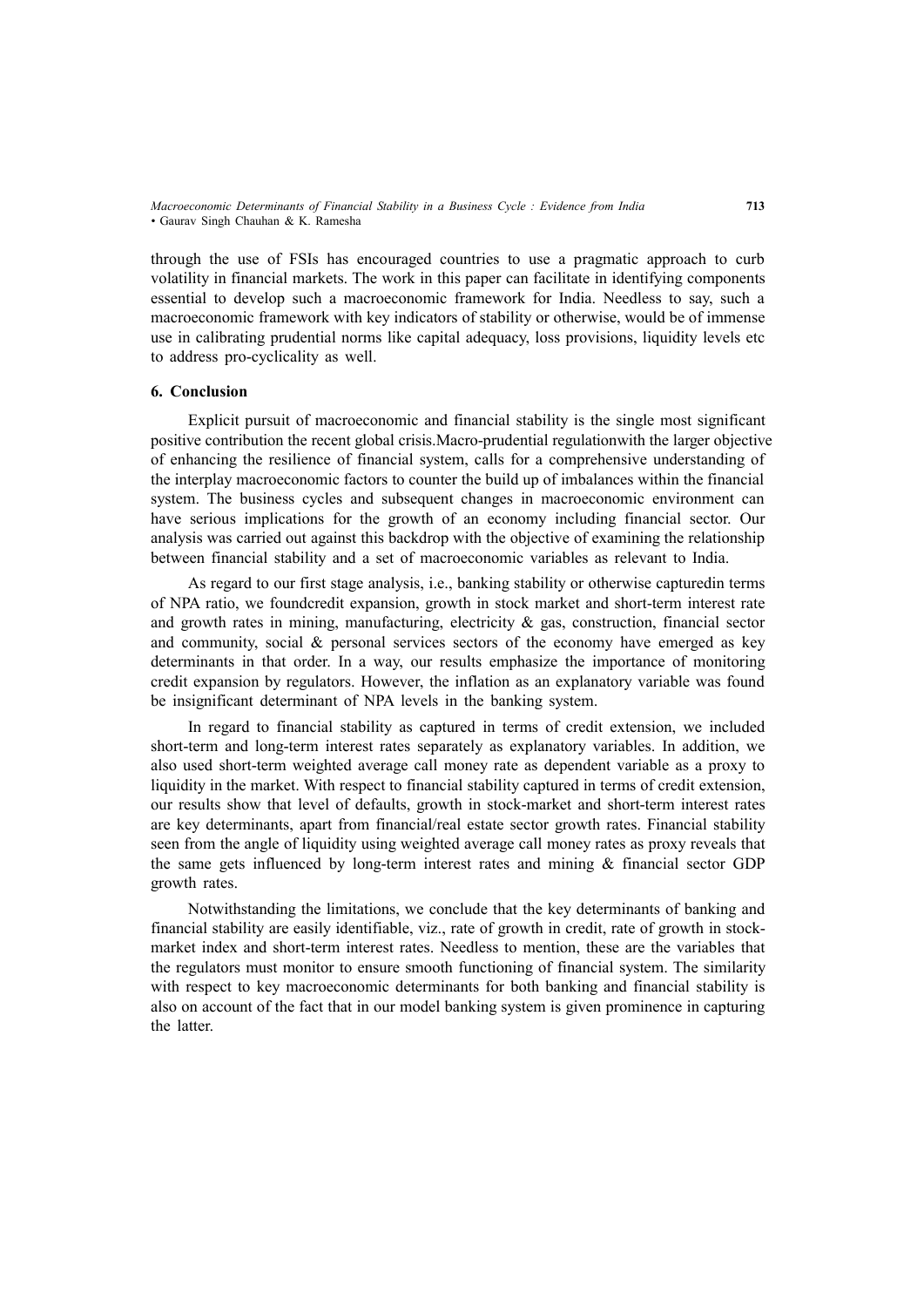## **ANNEXURE AND TABLES**

## **Annexure A**

## **Variable Definition**

| Sr. No. | Variable     | Label           | Description                                                                              |
|---------|--------------|-----------------|------------------------------------------------------------------------------------------|
|         | CR           | Credit ratio    | Ratio of total credit extended to the sum of total credit extended and total investments |
| 2       | NPAR         | NPA Ratio       | Ratio of Non Performing Assets to total credit extended                                  |
| 3       | CMR          | Call Money rate | weighted average call money rate                                                         |
| 4       | <b>CPIG</b>  | CPI growth      | Average Growth rate in Consumer Price Index                                              |
| 5       | <b>NIFTY</b> | <b>NIFTY</b>    | Broad stock market Index (NSE)                                                           |
| 6       | 1YR          | 1 Yr Int rate   | Average1 year interest rate                                                              |
| 7       | 10YR         | 10 Yr Int rate  | Average 10 year interest rates                                                           |
| 8       | AGRI         | Agri GDP        | Average GDP growth rate of Agriculture & allied activities                               |
| 9       | <b>MING</b>  | Ming GDP        | Average GDP growth rate of Mining & Quarrying                                            |
| 10      | MFDG         | Mfd GDP         | Average GDP growth rate of Manufacturing                                                 |
| 11      | <b>EGWS</b>  | Elec GDP        | Average GDP growth rate of Electricity, Gas & Water Supply                               |
| 12      | <b>CONS</b>  | Const GDP       | Average GDP growth rate of Construction                                                  |
| 13      | THTC         | Trade GDP       | Average GDP growth rate of Trade, hotels, transport & communication                      |
| 14      | <b>FIRB</b>  | Fin GDP         | Average GDP growth rate of Finance, Insurance, Real Estate & Business Services           |
| 15      | CSPS         | Comm GDP        | Average GDP growth rate of Community, Social & Personal Services                         |

*Note: 1. Variable are quarterly firgures, ratio or averages for respective field*

### **Annexure B**

|                     | <b>Correlations</b>    |           |            |           |           |           |           |           |           |           |           |                                           |           |           |
|---------------------|------------------------|-----------|------------|-----------|-----------|-----------|-----------|-----------|-----------|-----------|-----------|-------------------------------------------|-----------|-----------|
|                     | Credit Ratio NPA Ratio |           | Call Monev | Inflation | Nifty     | 1Yr Int   | 10Yr Int  | Agri GDP  |           |           |           | Ming GDP   Mfd GDP   Elec GDP   Const GDP | Trade     | Fin GDP   |
|                     |                        |           | rate       | Growth    |           | rate      | Rate      |           |           |           |           |                                           | GDP       |           |
| <b>Credit Ratio</b> | 1.0000                 | $-0.8041$ | 0.2105     | 0.3320    | 0.8984    | 0.2397    | 0.0919    | 0.0440    | 0.0857    | 0.0185    | $-0.0402$ | 0.0018                                    | 0.0781    | 0.2427    |
| <b>NPA Ratio</b>    | $-0.8041$              | 1.0000    | 0.1730     | $-0.2581$ | $-0.8439$ | 0.1112    | 0.2664    | $-0.0433$ | $-0.0969$ | $-0.1015$ | $-0.0867$ | $-0.1332$                                 | $-0.1177$ | $-0.2393$ |
| Call Money rate     | 0.2105                 | 0.1730    | .0000      | $-0.0274$ | 0.0853    | 0.8759    | 0.8210    | 0.0206    | 0.1321    | 0.0910    | $-0.1186$ | $-0.0559$                                 | 0.0270    | 0.0693    |
| Inflation Growth    | 0.3320                 | $-0.2581$ | $-0.0274$  | 1.0000    | 0.3106    | 0.0777    | 0.0417    | 0.0208    | $-0.4087$ | $-0.3680$ | $-0.2398$ | $-0.4674$                                 | $-0.2586$ | $-0.5137$ |
| Nifty               | 0.8984                 | $-0.8439$ | 0.0853     | 0.3106    | 1.0000    | 0.1810    | $-0.0043$ | 0.0453    | 0.0672    | 0.0403    | 0.0171    | 0.0382                                    | 0.0764    | 0.1574    |
| 1Yr Int rate        | 0.2397                 | 0.1112    | 0.8759     | 0.0777    | 0.1810    | 1.0000    | 0.9606    | $-0.0500$ | $-0.1012$ | $-0.0513$ | $-0.1519$ | $-0.1893$                                 | $-0.1089$ | $-0.1335$ |
| 10Yr Int Rate       | 0.0919                 | 0.2664    | 0.8210     | 0.0417    | $-0.0043$ | 0.9606    | 1.0000    | $-0.0832$ | $-0.1314$ | $-0.0723$ | $-0.1694$ | $-0.2252$                                 | $-0.1319$ | $-0.1612$ |
| Agri GDP            | 0.0440                 | $-0.0433$ | 0.0206     | 0.0208    | 0.0453    | $-0.0500$ | $-0.0832$ | 1.0000    | 0.4989    | 0.0693    | 0.1839    | 0.2445                                    | 0.5560    | 0.1892    |
| Ming GDP            | 0.0857                 | $-0.0969$ | 0.1321     | $-0.4087$ | 0.0672    | $-0.1012$ | $-0.1314$ | 0.4989    | 1.0000    | 0.7869    | 0.2886    | 0.6764                                    | 0.8580    | 0.8396    |
| Mfd GDP             | 0.0185                 | $-0.1015$ | 0.0910     | $-0.3680$ | 0.0403    | $-0.0513$ | $-0.0723$ | 0.0693    | 0.7869    | 1.0000    | 0.1368    | 0.6510                                    | 0.7796    | 0.7696    |
| Elec GDP            | $-0.0402$              | $-0.0867$ | $-0.1186$  | $-0.2398$ | 0.0171    | $-0.1519$ | $-0.1694$ | 0.1839    | 0.2886    | 0.1368    | 0000.     | 0.2839                                    | 0.1744    | 0.2603    |
| Const GDP           | 0.0018                 | $-0.1332$ | $-0.0559$  | $-0.4674$ | 0.0382    | $-0.1893$ | $-0.2252$ | 0.2445    | 0.6764    | 0.6510    | 0.2839    | 1.0000                                    | 0.5945    | 0.6635    |
| <b>Trade GDP</b>    | 0.0781                 | $-0.1177$ | 0.0270     | $-0.2586$ | 0.0764    | $-0.1089$ | $-0.1319$ | 0.5560    | 0.8580    | 0.7796    | 0.1744    | 0.5945                                    | 1.0000    | 0.7360    |
| Fin GDP             | 0.2427                 | $-0.2393$ | 0.0693     | $-0.5137$ | 0.1574    | $-0.1335$ | $-0.1612$ | 0.1892    | 0.8396    | 0.7696    | 0.2603    | 0.6635                                    | 0.7360    | 1.0000    |
| Comm GDP            | 0.0311                 | $-0.0432$ | 0.1775     | $-0.4121$ | 0.0050    | 0.0568    | 0.0291    | $-0.2267$ | 0.6084    | 0.8277    | 0.1656    | 0.5367                                    | 0.4690    | 0.7329    |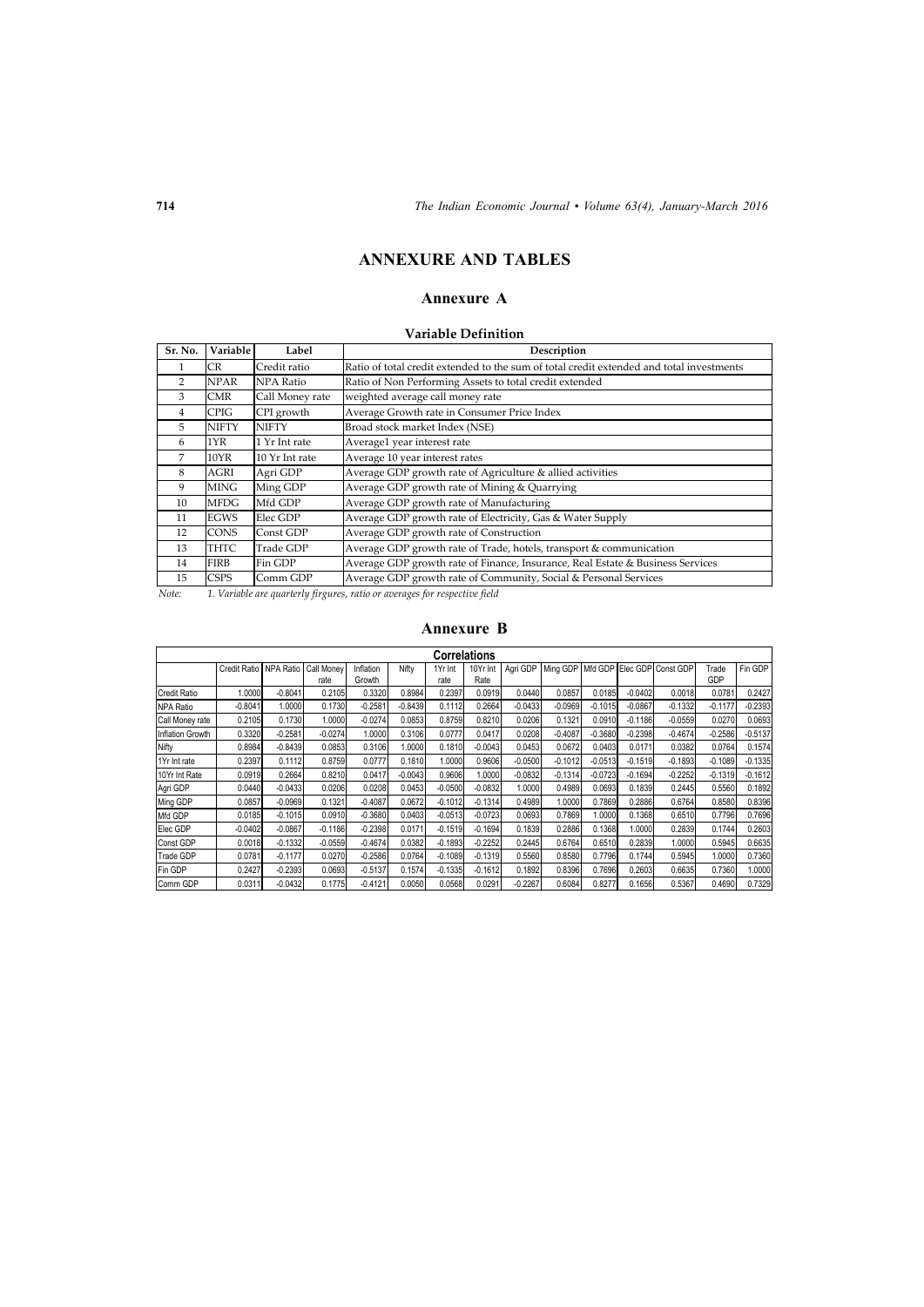*Macroeconomic Determinants of Financial Stability in a Business Cycle : Evidence from India* **715** *•* Gaurav Singh Chauhan & K. Ramesha

## **Annexure C**

|                     | N  | Minimum    | Maximum   | Mean      | Std. Deviation |  |  |  |
|---------------------|----|------------|-----------|-----------|----------------|--|--|--|
| <b>Credit Ratio</b> | 37 | 0.5423     | 0.7159    | 0.6167    | 0.0606         |  |  |  |
| <b>NPA Ratio</b>    | 37 | 0.0173     | 0.0939    | 0.0491    | 0.0269         |  |  |  |
| Call Money rate     | 37 | 4.1700     | 10.3800   | 6.4570    | 1.7383         |  |  |  |
| Inflation           | 37 | 432.0000   | 686.0000  | 532.3243  | 72.8873        |  |  |  |
| Inflation Growth    | 37 | $-0.8922$  | 4.0767    | 1.2458    | 1.1298         |  |  |  |
| Nifty               | 37 | 998.9600   | 5729.0800 | 2356.5181 | 1372.9547      |  |  |  |
| 1Yr Int rate        | 37 | 4.3900     | 10.5000   | 6.8612    | 1.6709         |  |  |  |
| 10Yr Int Rate       | 37 | 5.1300     | 11.4900   | 7.7094    | 1.6677         |  |  |  |
| Agri GDP            | 37 | $-23.9200$ | 78.2900   | 5.4023    | 37.4069        |  |  |  |
| Ming GDP            | 37 | $-16.8200$ | 16.8400   | 1.9828    | 9.9072         |  |  |  |
| Mfd GDP             | 37 | $-6.8700$  | 8.1200    | 1.8515    | 4.5097         |  |  |  |
| Elec GDP            | 37 | $-2.9900$  | 4.9600    | 1.1543    | 1.7222         |  |  |  |
| Const GDP           | 37 | $-3.5800$  | 11.1000   | 2.6123    | 3.9613         |  |  |  |
| <b>Trade GDP</b>    | 37 | $-10.2300$ | 16.2700   | 2.8885    | 7.6644         |  |  |  |
| Fin GDP             | 37 | $-4.9400$  | 7.4400    | 2.2448    | 2.7174         |  |  |  |
| Comm GDP            | 37 | $-30.5200$ | 37.6900   | 3.4120    | 16.2096        |  |  |  |
| <b>GDP Growth</b>   | 37 | $-9.6000$  | 19.6300   | 2.1069    | 8.9980         |  |  |  |

## **Descriptive Statistics**





Credit Ratio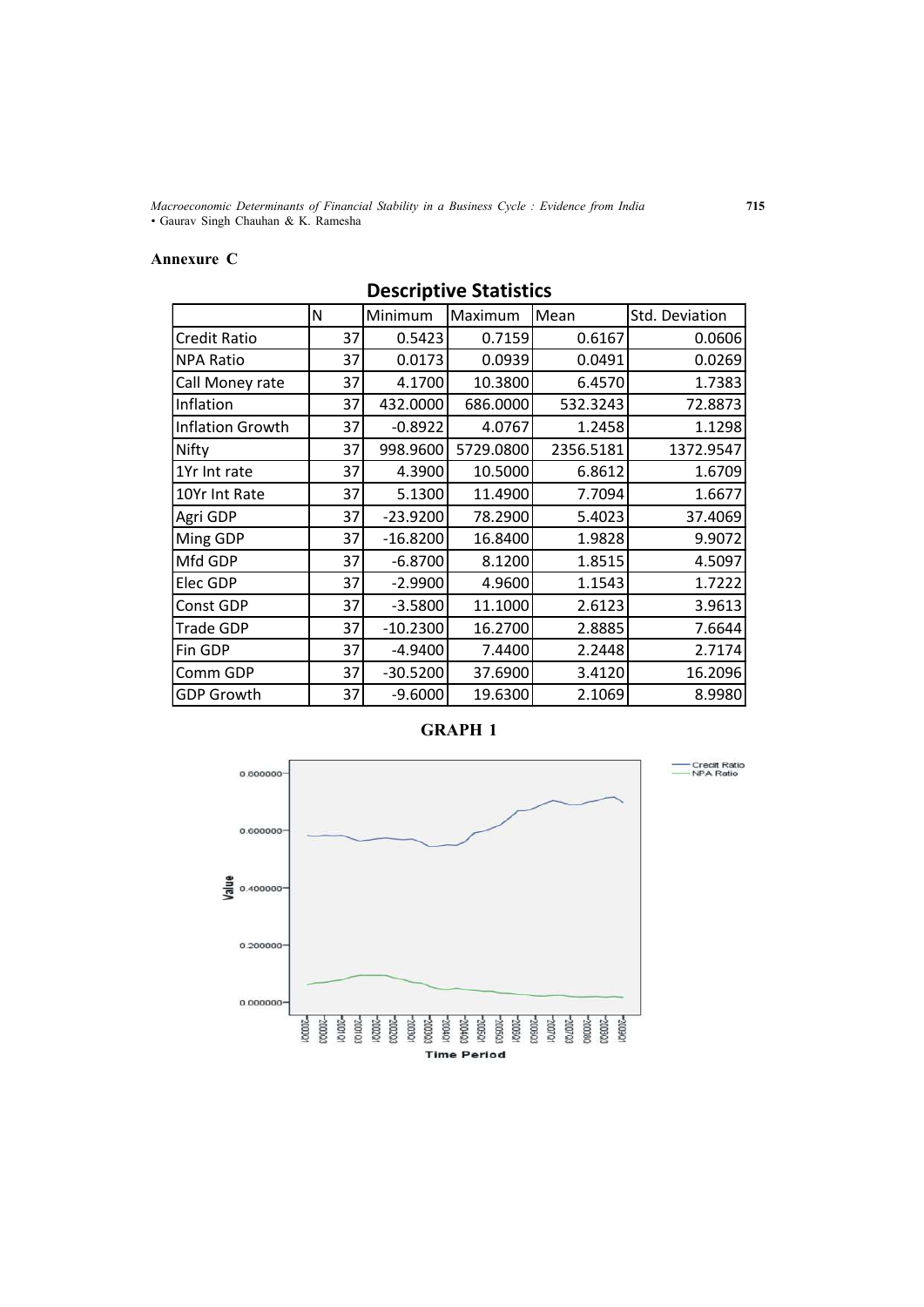

**GRAPH 2**



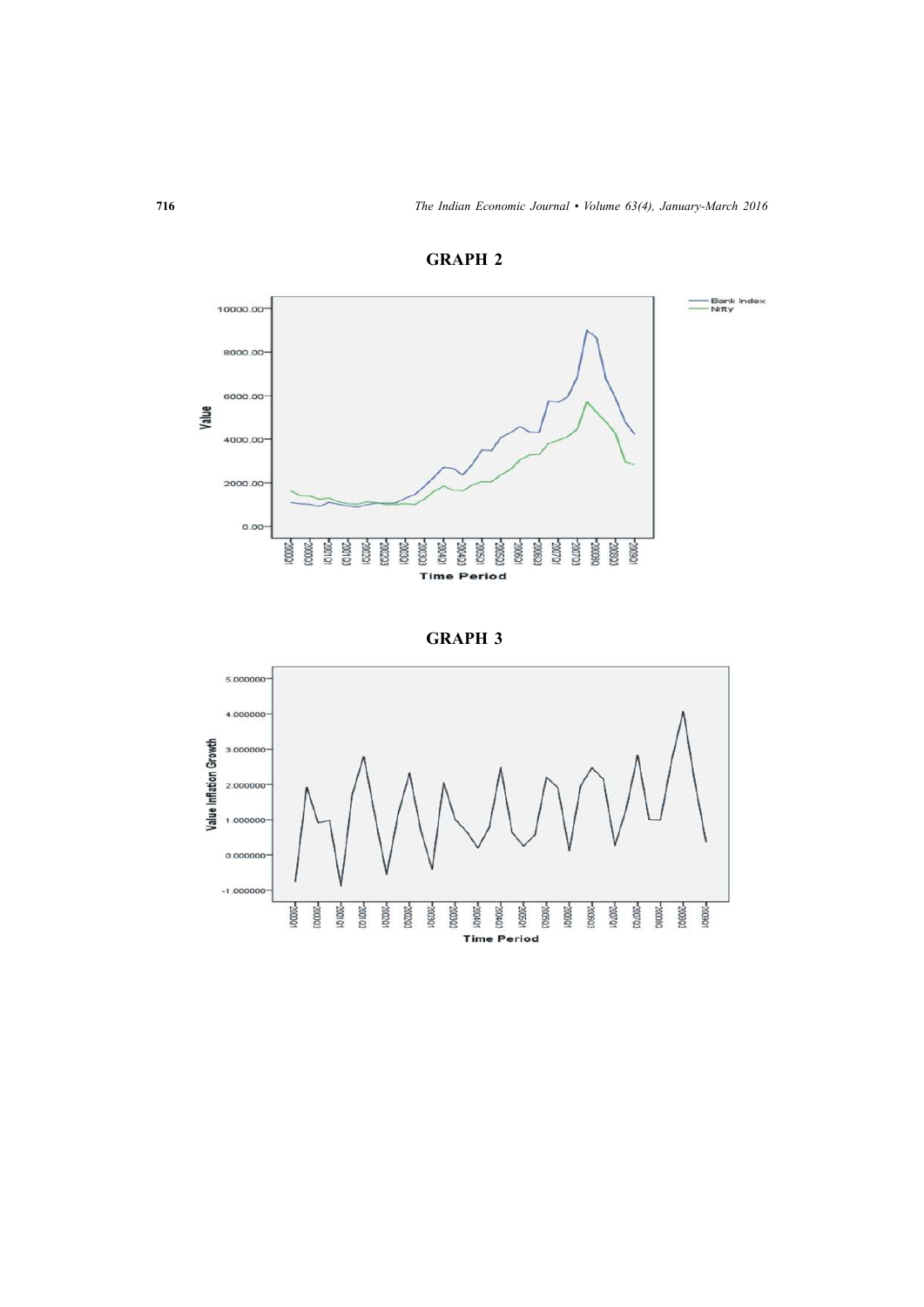*Macroeconomic Determinants of Financial Stability in a Business Cycle : Evidence from India* **717** *•* Gaurav Singh Chauhan & K. Ramesha



**GRAPH 4**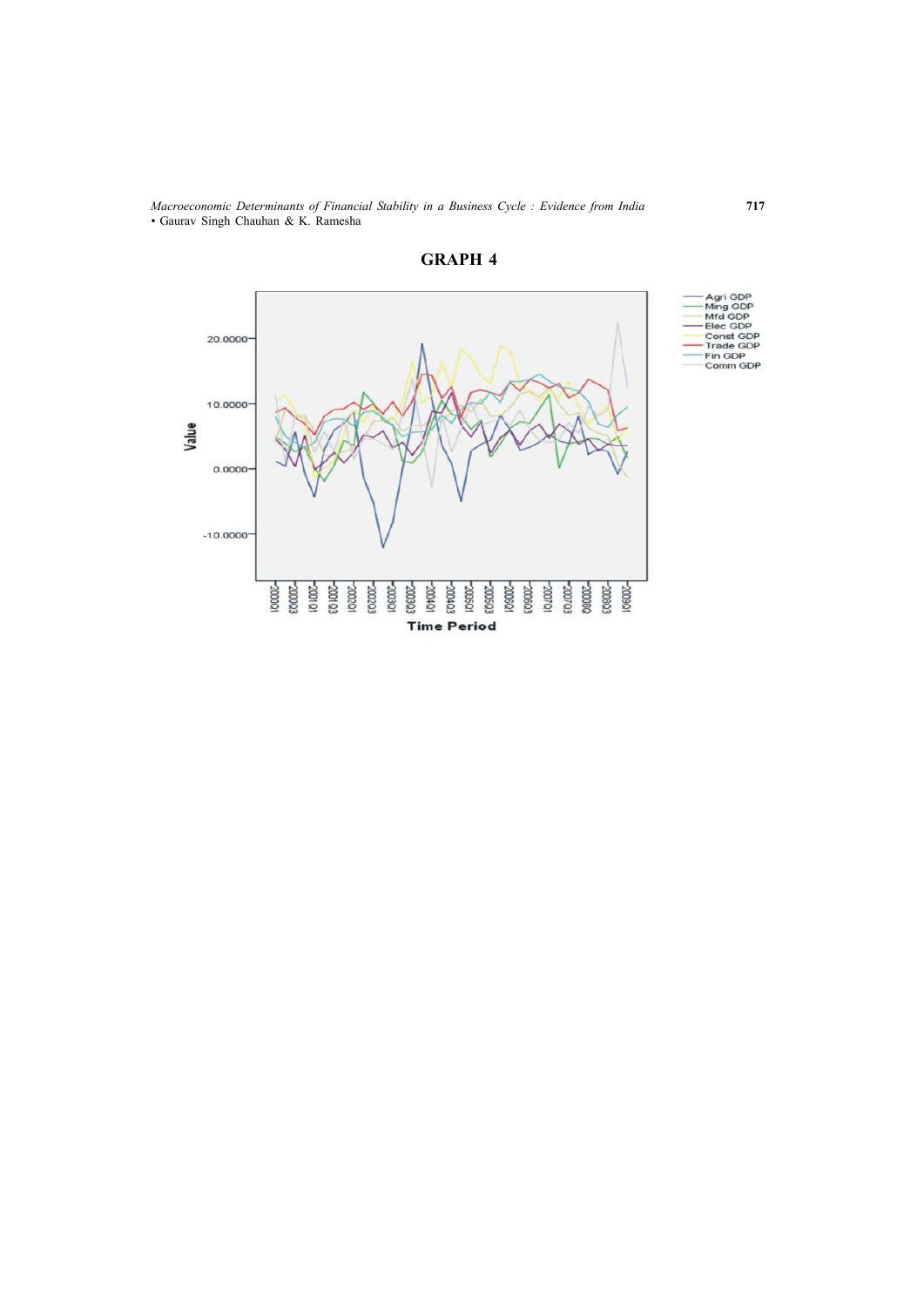|       |            | <b>Model Summary</b> |              |               |          |         |           |
|-------|------------|----------------------|--------------|---------------|----------|---------|-----------|
| Model | R          | R Square             | Adjusted R   | Std. Error of |          |         |           |
|       |            |                      | Square       | the Estimate  |          |         |           |
|       | 0.9819     | 0.9642               | 0.9484       | 0.0062        |          |         |           |
|       |            |                      | <b>ANOVA</b> |               |          |         |           |
| Model |            | Sum of Squares       | df           | Mean Square   | F        | Sig.    | <b>DW</b> |
|       | Regression | 0.02570              | 11.00000     | 0.00234       | 61.15886 | 0.00000 | 1.53500   |
|       | Residual   | 0.00096              | 25.00000     | 0.00004       |          |         |           |
|       | Total      | 0.02665              | 36.00000     |               |          |         |           |

| Table 1: Multivariate Regression for Eq (1) |
|---------------------------------------------|
|---------------------------------------------|

|               |                     |                                    |            | <b>Coefficients</b>                        |            |         |                                |            |  |
|---------------|---------------------|------------------------------------|------------|--------------------------------------------|------------|---------|--------------------------------|------------|--|
| <b>IModel</b> |                     | <b>Unstandardized Coefficients</b> |            | <b>Standardized</b><br><b>Coefficients</b> |            | Sig.    | <b>Collinearity Statistics</b> |            |  |
|               |                     |                                    | Std. Error | Beta                                       |            |         | Tolerance                      | <b>VIF</b> |  |
|               | (Constant)          | 0.20803                            | 0.02889    |                                            | 7.20168    | 0.00000 |                                |            |  |
|               | <b>Credit Ratio</b> | $-0.25667$                         | 0.05361    | $-0.57141$                                 | $-4.78786$ | 0.00006 | 0.10062                        | 9.93838    |  |
|               | Nifty               | $-0.00001$                         | 0.00000    | $-0.30986$                                 | $-2.73865$ | 0.01121 | 0.11195                        | 8.93234    |  |
|               | 1Yr Int rate        | 0.00552                            | 0.00090    | 0.33873                                    | 6.09543    | 0.00000 | 0.46408                        | 2.15480    |  |
|               | Agri GDP            | $-0.00013$                         | 0.00028    | $-0.02605$                                 | $-0.45726$ | 0.65143 | 0.44151                        | 2.26497    |  |
|               | Ming GDP            | 0.00113                            | 0.00043    | 0.13929                                    | 2.60313    | 0.01532 | 0.50054                        | 1.99786    |  |
|               | Mfd GDP             | $-0.00230$                         | 0.00061    | $-0.26768$                                 | $-3.78651$ | 0.00086 | 0.28678                        | 3.48698    |  |
|               | Elec GDP            | $-0.00202$                         | 0.00064    | $-0.17991$                                 | $-3.17227$ | 0.00398 | 0.44559                        | 2.24420    |  |
|               | Const GDP           | $-0.00084$                         | 0.00037    | $-0.14727$                                 | $-2.24246$ | 0.03404 | 0.33230                        | 3.00937    |  |
|               | Trade GDP           | $-0.00031$                         | 0.00088    | $-0.02817$                                 | $-0.35245$ | 0.72746 | 0.22438                        | 4.45676    |  |
|               | Fin GDP             | 0.00184                            | 0.00058    | 0.20705                                    | 3.14932    | 0.00421 | 0.33158                        | 3.01586    |  |
|               | Comm GDP            | $-0.00141$                         | 0.00036    | $-0.22136$                                 | $-3.93929$ | 0.00058 | 0.45386                        | 2.20330    |  |

a. Predictors: (Constant), Comm GDP, 1Yr Int rate, Agri GDP, Fin GDP, Const GDP, Ming GDP, Elec GDP, Nifty, Mfd GDP, Trade GDP, Credit Ratio

b. Dependent Variable: NPA Ratio

#### Histogram



## Dependent Variable: NPA Ratio

Mean =-1.73E-16<br>Std. Dev. =0.833<br>N =37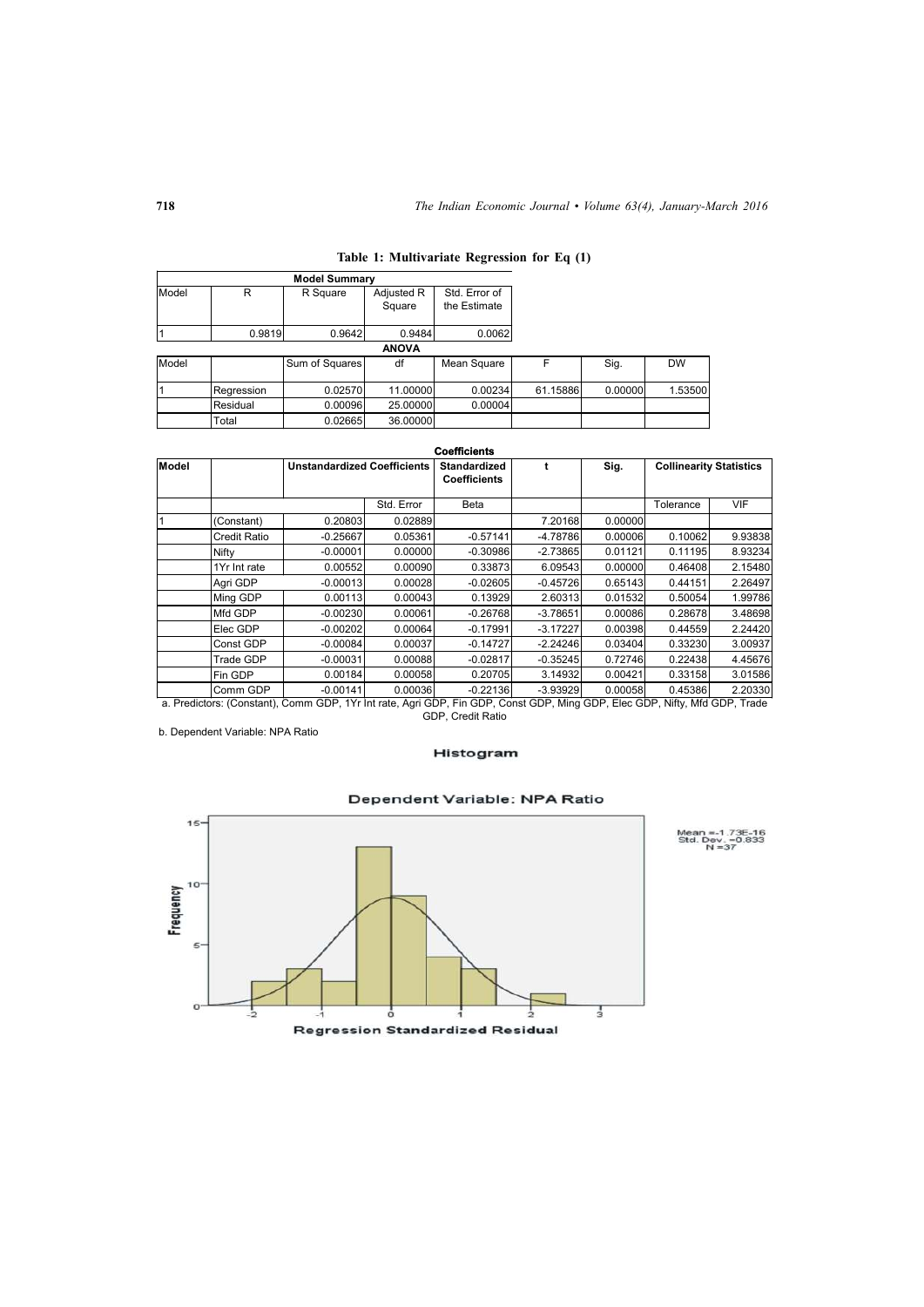*Macroeconomic Determinants of Financial Stability in a Business Cycle : Evidence from India* **719** *•* Gaurav Singh Chauhan & K. Ramesha

**Table 2a: Multivariate Regression forEq(2a)**

|       |             | <b>Model Summary</b> |                      |                                  |           |       |           |
|-------|-------------|----------------------|----------------------|----------------------------------|-----------|-------|-----------|
| Model | R           | R Square             | Adjusted R<br>Square | Std. Error<br>of the<br>Estimate |           |       |           |
|       | 0.968106943 | 0.9372311            | 0.9058466            | 0.0185873                        |           |       |           |
|       |             |                      | <b>ANOVA</b>         |                                  |           |       |           |
| Model |             | Sum of<br>Squares    | df                   | Mean<br>Square                   | F         | Sig.  | <b>DW</b> |
|       | Regression  | 0.1238068            | 12                   | 0.0103172                        | 29.862889 | 0.000 | 1.496     |
|       | Residual    | 0.0082917            | 24                   | 0.0003455                        |           |       |           |
|       | Total       | 0.1320985            | 36                   |                                  |           |       |           |

#### **Coefficients**

| <b>Model</b> |                         | <b>Unstandardized</b><br><b>Coefficients</b> |            | <b>Standardiz</b><br>ed<br><b>Coefficient</b> |             | Sig.      | <b>Collinearity Statistics</b> |            |
|--------------|-------------------------|----------------------------------------------|------------|-----------------------------------------------|-------------|-----------|--------------------------------|------------|
|              |                         |                                              | Std. Error | s<br>Beta                                     |             |           | Tolerance                      | <b>VIF</b> |
|              |                         |                                              |            |                                               |             |           |                                |            |
|              | (Constant)              | 0.6140728                                    | 0.0466266  |                                               | 13.170004   | 1.779E-12 |                                |            |
|              | <b>NPA Ratio</b>        | $-1.291783$                                  | 0.3525985  | $-0.572943$                                   | $-3.663609$ | 0.0012269 | 0.1069373                      | 9.3512747  |
|              | <b>Inflation Growth</b> | 0.0039191                                    | 0.0030281  | 0.0730977                                     | 1.2942635   | 0.2078902 | 0.819921                       | 1.2196297  |
|              | Nifty                   | 1.409E-05                                    | 6.66E-06   | 0.3192764                                     | 2.1151823   | 0.0449863 | 0.1147878                      | 8.7117296  |
|              | 1Yr Int rate            |                                              | 0.0028884  | 0.1869336                                     | 2.3462506   | 0.0275553 | 0.4120097                      | 2.4271274  |
|              | Agri GDP                | $-0.000824$                                  | 0.0008529  | $-0.074851$                                   | $-0.966443$ | 0.343461  | 0.4360015                      | 2.2935702  |
|              | Ming GDP                | 0.0018646                                    | 0.0013805  | 0.103196                                      | 1.3506685   | 0.1894003 | 0.4480285                      | 2.2320008  |
|              | Mfd GDP                 | $-0.00316$                                   | 0.0019302  | $-0.16524$                                    | $-1.637237$ | 0.1146278 | 0.2567591                      | 3.8947016  |
|              | Elec GDP                | $-0.003519$                                  | 0.0020859  | $-0.140788$                                   | $-1.686947$ | 0.1045705 | 0.3754955                      | 2.6631476  |
|              | Const GDP               | $-0.001364$                                  | 0.0011261  | $-0.108094$                                   | $-1.211711$ | 0.2374186 | 0.3286449                      | 3.0427974  |
|              | Trade GDP               | $-0.002025$                                  | 0.0026993  | $-0.082615$                                   | $-0.750265$ | 0.460388  | 0.2156985                      | 4.6361     |
|              | Fin GDP                 | 0.0057664                                    | 0.0015443  | 0.2913827                                     | 3.7338668   | 0.0010293 | 0.429461                       | 2.3285001  |
|              | Comm GDP                | $-0.00035$                                   | 0.0012032  | $-0.024694$                                   | $-0.290828$ | 0.7736815 | 0.3627746                      | 2.7565323  |

a. Predictors: (Constant), Comm GDP, 1Yr Int rate, Agri GDP, Inflation Growth, Fin GDP, Const GDP, Ming GDP, Elec GDP, Nifty, Mfd GDP, Trade GDP, NPA Ratio

b. Dependent Variable: Credit Ratio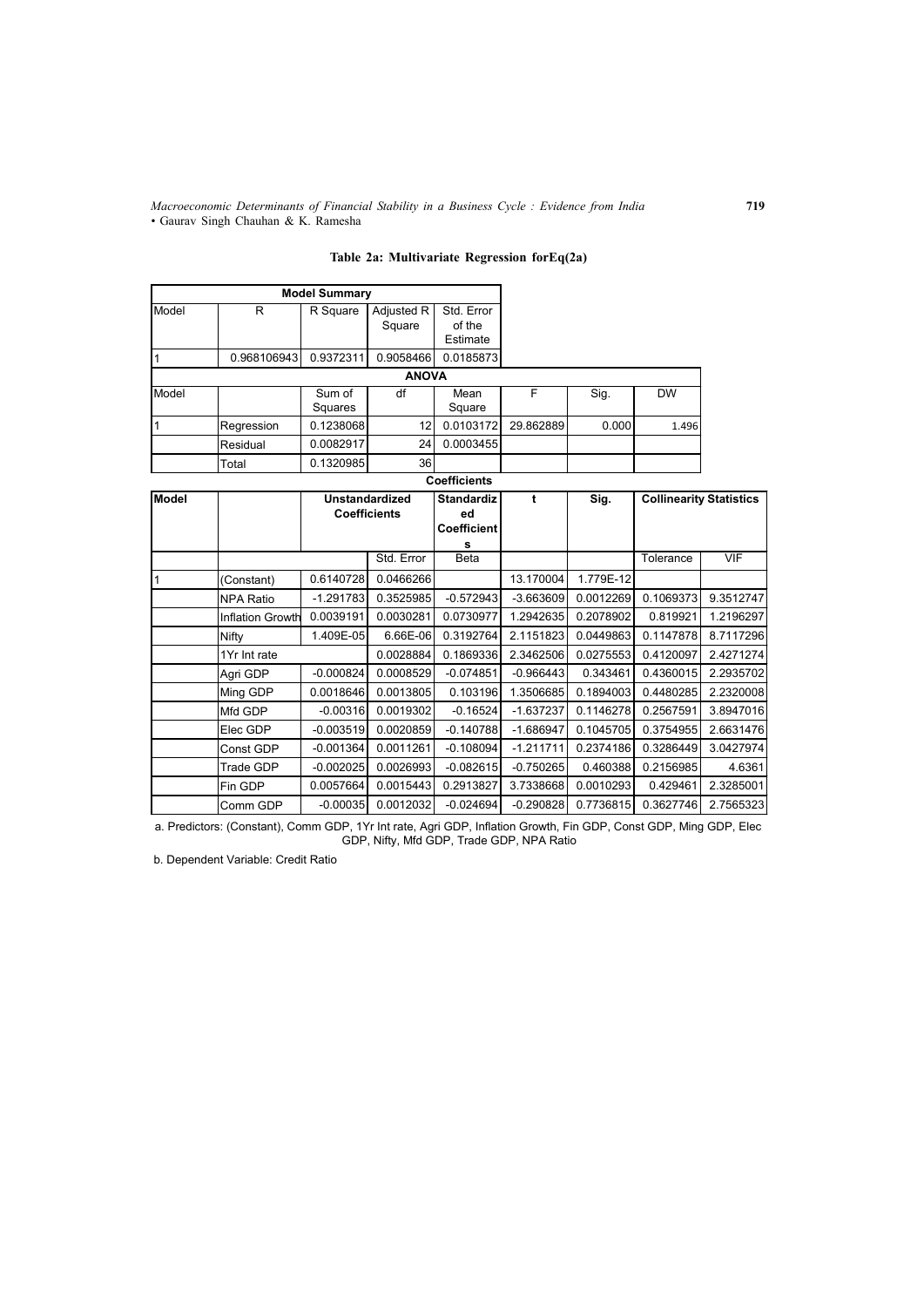## Histogram

## Dependent Variable: Credit Ratio  $12$  $10 _{\rm s}$  $6$

Mean = 2.70E-15<br>Std. Dev. = 0.816<br>N = 37



 $\frac{1}{2}$ 

## **Table 2b: Multivariate Regression for Eq(2b)**

|       |                  |                     |            | Coefficients             |             |           |                                |            |
|-------|------------------|---------------------|------------|--------------------------|-------------|-----------|--------------------------------|------------|
| Model |                  | Unstandardized      |            | <b>Standardiz</b>        | t           | Sig.      | <b>Collinearity Statistics</b> |            |
|       |                  | <b>Coefficients</b> |            | ed<br><b>Coefficient</b> |             |           |                                |            |
|       |                  |                     |            |                          |             |           |                                |            |
|       |                  |                     | Std. Error | Beta                     |             |           | Tolerance                      | <b>VIF</b> |
|       | (Constant)       | 0.6054187           | 0.0496238  |                          | 12.200171   | 8.867E-12 |                                |            |
|       | <b>NPA Ratio</b> | $-1.229287$         | 0.3540807  | $-0.545224$              | $-3.471772$ | 0.0019755 | 0.1103904                      | 9.0587597  |
|       | Inflation Growth | 0.0035921           | 0.003105   | 0.0669991                | 1.1568886   | 0.2587034 | 0.8117539                      | 1.2319004  |
|       | Nifty            | 1.72E-05            | 6.261E-06  | 0.3898202                | 2.747015    | 0.0112249 | 0.1351987                      | 7.3965198  |
|       | 10Yr Int Rate    | 0.0058668           | 0.0028151  | 0.1615205                | 2.0840279   | 0.0479755 | 0.4532429                      | 2.2063226  |
|       | Agri GDP         | $-0.000898$         | 0.0008775  | $-0.08153$               | $-1.023088$ | 0.3164688 | 0.4287145                      | 2.3325546  |
|       | Ming GDP         | 0.0019294           | 0.0014136  | 0.1067813                | 1.364933    | 0.1849345 | 0.4448481                      | 2.2479583  |
|       | Mfd GDP          | $-0.002728$         | 0.0019188  | $-0.142656$              | $-1.421867$ | 0.167931  | 0.2704677                      | 3.6972998  |
|       | Elec GDP         | $-0.003582$         | 0.0021273  | $-0.143309$              | $-1.683768$ | 0.1051907 | 0.3758348                      | 2.6607438  |
|       | Const GDP        | $-0.001455$         | 0.0011452  | $-0.115245$              | $-1.270329$ | 0.216145  | 0.3308016                      | 3.0229597  |
|       | Trade GDP        | $-0.001783$         | 0.0028362  | $-0.072752$              | $-0.628806$ | 0.5354157 | 0.2033858                      | 4.9167649  |
|       | Fin GDP          | 0.0050395           | 0.0015125  | 0.2546534                | 3.3317902   | 0.0027868 | 0.4660531                      | 2.1456782  |
|       | Comm GDP         | $-8.68E - 05$       | 0.0012215  | $-0.006122$              | $-0.071024$ | 0.9439673 | 0.3663956                      | 2.7292906  |

*\* Analysis with 10 Yr Int rate*

Frequency

 $\overline{\bf{4}}$  $\overline{a}$  $\overline{a}$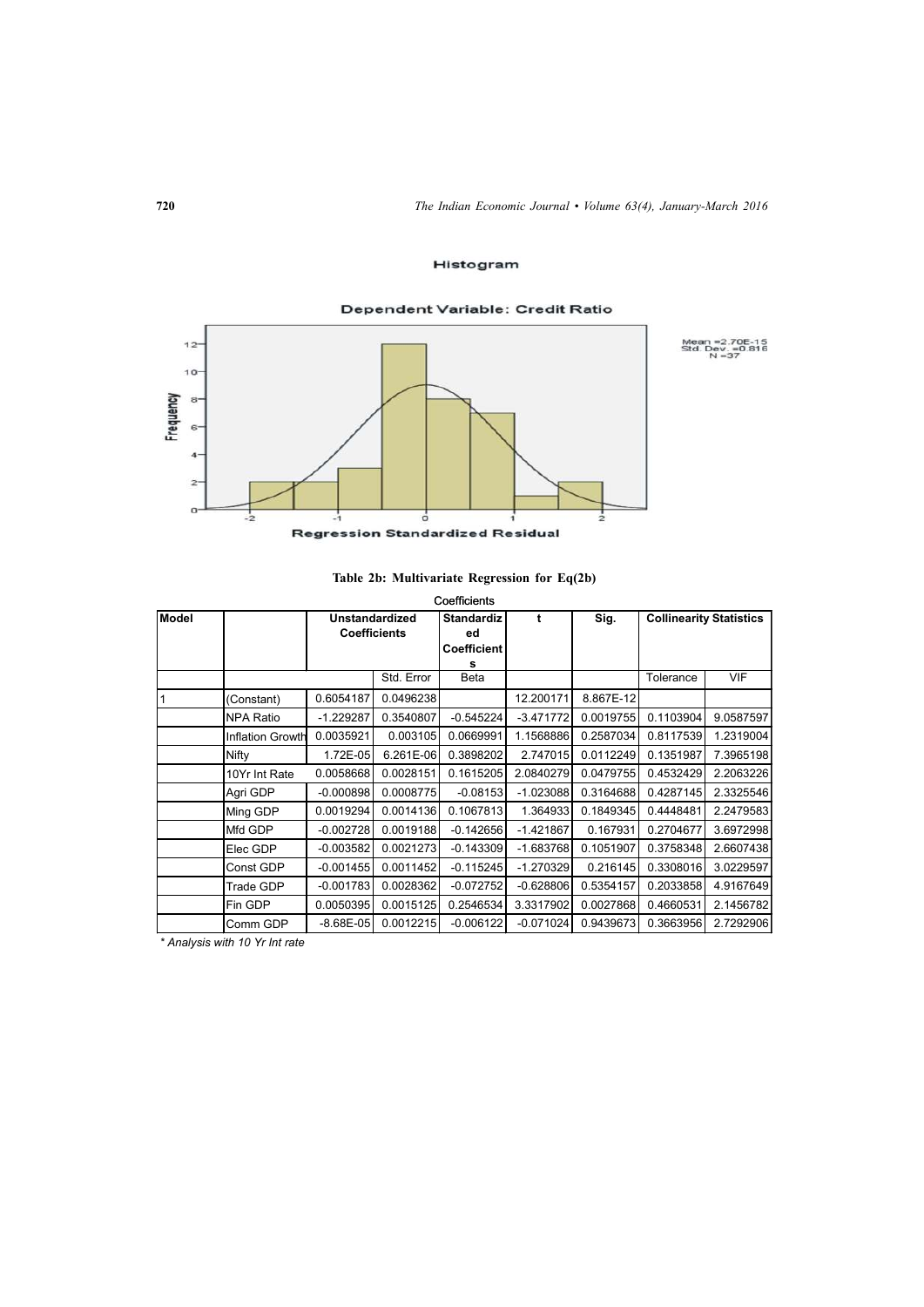*Macroeconomic Determinants of Financial Stability in a Business Cycle : Evidence from India* **721** *•* Gaurav Singh Chauhan & K. Ramesha

|       |            | <b>Model Summary</b> |                 |               |        |       |           |
|-------|------------|----------------------|-----------------|---------------|--------|-------|-----------|
| Model | R          | R Square             | Adjusted R      | Std. Error of |        |       |           |
|       |            |                      | Square          | the Estimate  |        |       |           |
|       | 0.91426    | 0.83587              | 0.76365         | 0.84508       |        |       |           |
|       |            |                      | <b>ANOVA</b>    |               |        |       |           |
| Model |            | Sum of               | df              | Mean Square   | F      | Sig.  | <b>DW</b> |
|       |            | Squares              |                 |               |        |       |           |
|       | Regression | 90.925               | 11              | 8.266         | 11.574 | 0.000 | 2.107     |
|       | Residual   | 17.854               | 25 <sub>l</sub> | 0.714         |        |       |           |
|       | Total      | 108.779              | 36              |               |        |       |           |

| Table 3: Multivariate Regression for Eq (3) |  |  |  |  |  |  |  |
|---------------------------------------------|--|--|--|--|--|--|--|
|---------------------------------------------|--|--|--|--|--|--|--|

|              |               |                                       |            | <b>Coefficients</b>                        |           |                                        |           |        |  |
|--------------|---------------|---------------------------------------|------------|--------------------------------------------|-----------|----------------------------------------|-----------|--------|--|
| <b>Model</b> |               | Unstandardized<br><b>Coefficients</b> |            | <b>Standardized</b><br><b>Coefficients</b> |           | <b>Collinearity Statistics</b><br>Sig. |           |        |  |
|              |               |                                       | Std. Error | Beta                                       |           |                                        | Tolerance | VIF    |  |
|              | (Constant)    | $-6.3437$                             | 3.9767     |                                            | $-1.5952$ | 0.1232                                 |           |        |  |
|              | Credit Ratio  | 13.8585                               | 7.3297     | 0.4829                                     | 1.8907    | 0.0703                                 | 0.1006    | 9.9375 |  |
|              | Nifty         | $-0.0003$                             | 0.0003     | $-0.2110$                                  | $-0.8764$ | 0.3892                                 | 0.1133    | 8.8255 |  |
|              | 10Yr Int Rate | 0.7313                                | 0.1194     | 0.7016                                     | 6.1263    | 0.0000                                 | 0.5006    | 1.9977 |  |
|              | Agri GDP      | 0.0529                                | 0.0388     | 0.1675                                     | 1.3648    | 0.1845                                 | 0.4357    | 2.2951 |  |
|              | Ming GDP      | 0.2103                                | 0.0595     | 0.4057                                     | 3.5354    | 0.0016                                 | 0.4986    | 2.0055 |  |
|              | Mfd GDP       | 0.0846                                | 0.0816     | 0.1541                                     | 1.0369    | 0.3097                                 | 0.2971    | 3.3664 |  |
|              | Elec GDP      | $-0.1628$                             | 0.0865     | $-0.2270$                                  | $-1.8833$ | 0.0713                                 | 0.4518    | 2.2132 |  |
|              | Const GDP     | $-0.0706$                             | 0.0507     | $-0.1948$                                  | $-1.3925$ | 0.1760                                 | 0.3355    | 2.9808 |  |
|              | Trade GDP     | 0.0369                                | 0.1230     | 0.0525                                     | 0.3001    | 0.7666                                 | 0.2147    | 4.6574 |  |
|              | Fin GDP       | $-0.1962$                             | 0.0766     | $-0.3455$                                  | $-2.5631$ | 0.0168                                 | 0.3613    | 2.7677 |  |
|              | Comm GDP      | 0.0336                                | 0.0495     | 0.0827                                     | 0.6798    | 0.5029                                 | 0.4438    | 2.2532 |  |

a. Predictors: (Constant), Comm GDP, Agri GDP, Fin GDP, 10Yr Int Rate, Const GDP, Ming GDP, Nifty, Elec GDP, Mfd GDP, Trade GDP, Credit Ratio

b. Dependent Variable: Call Money rate

#### Histogram

#### Dependent Variable: Call Money rate



Mean =8.47E-16<br>Std. Dev. =0.833<br>N =37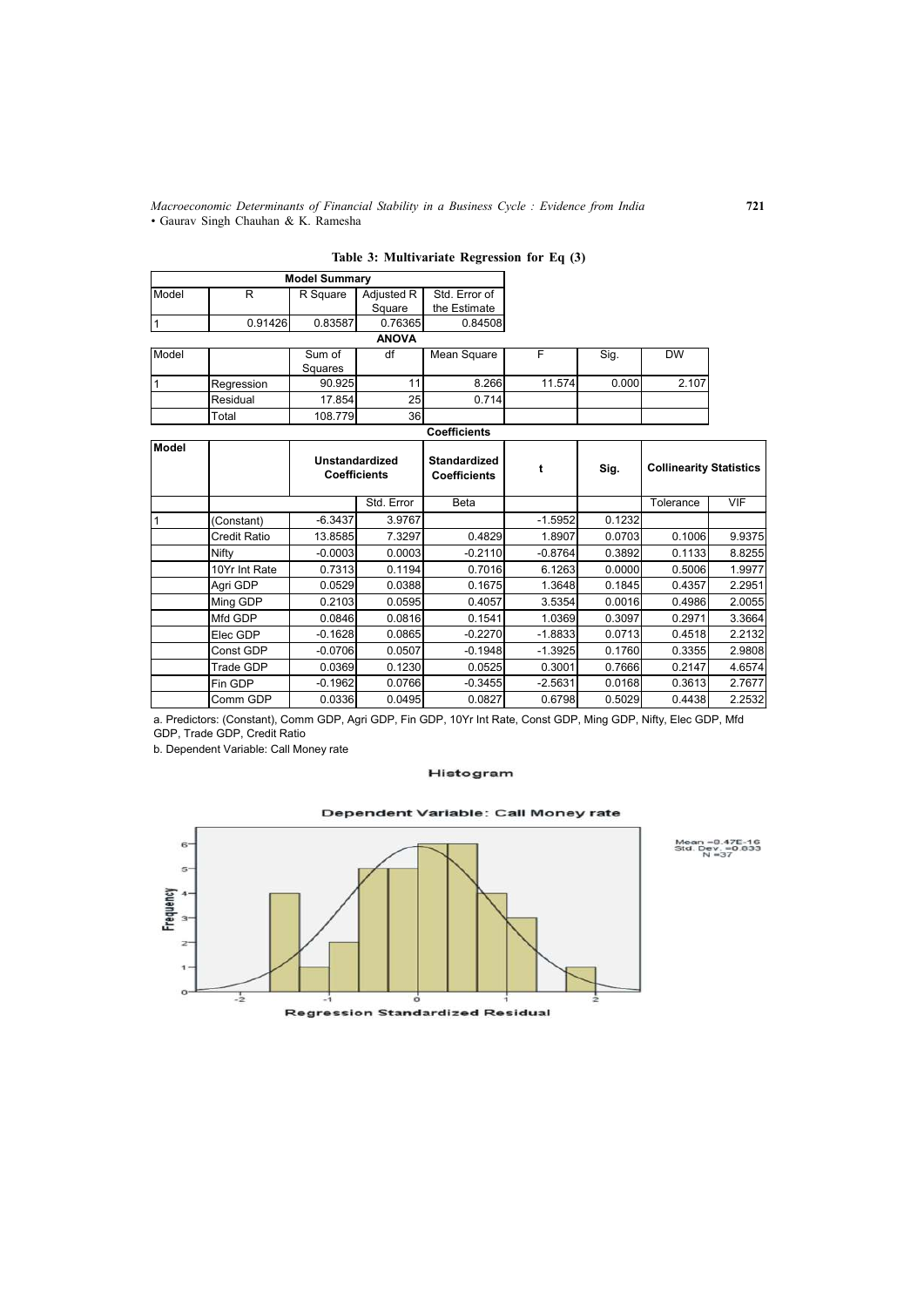#### **References**

- Akhter, S., and Daly, K. (2009). Bank health in varying macroeconomic conditions: A panel study. International Review of Financial Analysis 18, 285–293
- Arpa, M., Giulini, I., Ittner, A., and Pauer, F. (2001). The influence of macroeconomic developments on Austrian banks: Implications for banking supervision, Bank for International Settlements, BIS Paper, No. 1/2001: Basel
- Babihuga, R., (2007). Macroeconomic and financial soundness indicators: An empirical investigation, IMF Working Paper, No. 07/115: Washington
- Babouek, I., and Jancar, M. (2005). A VAR analysis of the effects to macroeconomic shocks to the quality of the aggregate loan portfolio of the Czech banking sector, Working Paper Series, No. 1/2005, the Czech National Bank: Prague
- BIS Papers (2001). Marrying the macro and micro prudential dimensions of financial stability. BIS Papers, No 1. Monetary and Economic Department. Bank for International Settlements, Basel, Switzerland.
- Borio, C., Lowe, P. (2002). Asset prices, financial and monetary stability: Exploring the nexus, BIS Working Papers, No. 114, Bank for International Settlements: Basel
- Caprio, G. Jr., and Klingebiel, D. (1996). Bank insolvencies: Cross country experience. World Bank Policy Research Working Paper 1620
- Caprio, G. Jr., and Klingebiel, D (2003). Episodes of systemic and borderline financial crises. The World Bank, Mimeo
- Cecchetti, S. (1999). The Future of financial intermediation and regulation. Current Issues in Economics and Finance, Federal Reserve Bank of New York, 5(8), 1–5.
- Cihák, M. (2007). Central bank independence and financial stability. IMF, mimeo. Washington, DC.
- Cihák, M., Hermánek, J., and Hlavácek, M. (2007). New approaches to the stress testing of the Czech banking sector. Czech Journal of Economics and Finance (Finance aúver) 10, 2, 41-59.
- Demirgüc-Kunt, A., and Detragiache, E. (1997). The determinants of banking crises in developing and developed countries. IMF Staff papers 45. Washington, DC.
- Duffie, D., Saita, L., and Wang, K., 2007. Multi-period corporate default prediction with stochastic covariates. Journal of Financial Economics 83 (3), 635–665.
- Fama, E.F., 1986. Term premiums and default premiums in money markets. Journal of Financial Economics 17, 175–196.
- Garcia Herrero, A., and Del Rio, P. (2003). Financial stability and the design of monetary policy. Banco de Espana Working Paper 0315. Madrid
- Gerlach, S., Peng, W., and Shu, C. (2005). Macroeconomic conditions and banking performance in Hong Kong SAR: A panel data study, BIS Papers, No. 22, Bank for International Settlements: Basel
- Gopinath, Shyamala (2010): Macro prudential approach to regulation Scope and issues, RBI Bulletin, October 2010
- Hardy, D., andPazarbaþioðlu, C (1998). Leading indicators of banking crises: Was Asia different? IMF Working Paper 98/9
- Hermosillo-Gonzalez, B. (1999). Determinants of ex-ante banking system distress: A macro-micro empirical exploration of some recent episodes. IMF Working Paper, 99/33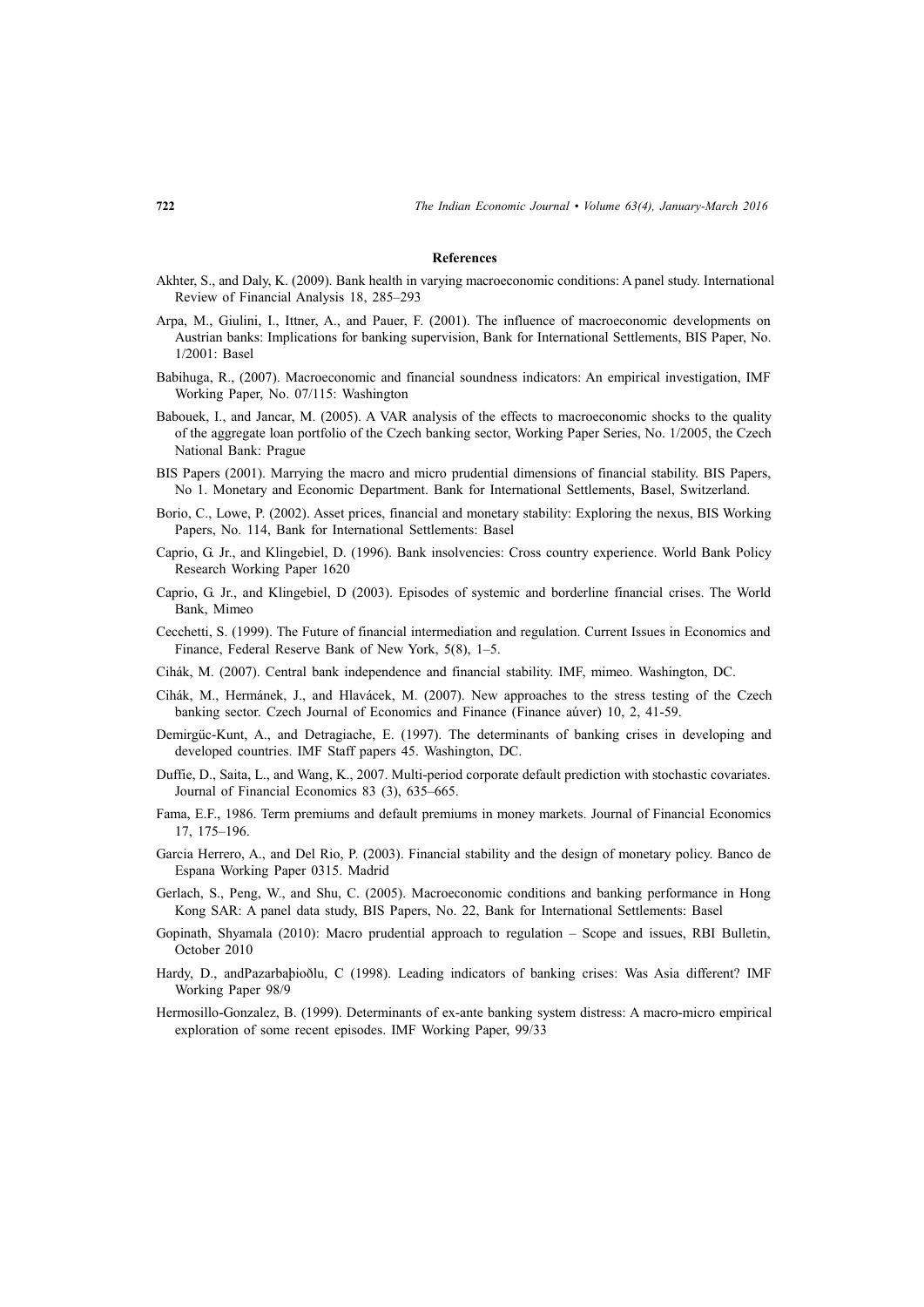*Macroeconomic Determinants of Financial Stability in a Business Cycle : Evidence from India* **723** *•* Gaurav Singh Chauhan & K. Ramesha

- Jokipii, T., and Milne, A., (2008). The cyclical behavior of European bank capital buffers. Journal of Banking and Finance 32, 1440–1451.
- Kaminsky, G., and Reinhart, C. (1999). The twin crises: The causes of banking and balance-of-payment problems. American Economic Review, 89(3), 473–500
- Klomp, J. (2010). Causes of banking crises revisited. North American Journal of Economics and Finance 21, 72–87
- Koopman, S.J., and Lucas, A., (2005). Business and default cycles for credit risk. Journal of Applied Econometrics 20, 311–323.
- Marcucci, J. and Quagliariello, M. (2009). Asymmetric effects of the business cycle on bank credit risk. Journal of Banking & Finance 33, 1624–1635
- Meyer, A.P., and Yeager, T.J., (2001). Are small rural banks vulnerable to local economic downturns? Federal Reserve Bank of St. Louis Review, 25–38
- Podpiera, R., (2006). Does compliance with Basel Core Principles bring any measurable benefits? IMF Staff Papers 53, 2, 306-325, International Monetary Fund: Washington
- Pesola, J., (2001). The role of macroeconomic shocks in banking crises. Discussion Paper No. 6, Bank of Finland
- Quagliariello, M. (2003). Are macroeconomic indicators useful in predicting bank loan quality: Evidence from Italy, Bank of Italy: Rome
- Quintyn, M., &Taylor, M. (2003). Managing systemic banking crises. IMF Occasion Paper 224. Washington, DC

Reddy, Y V (2004): Financial Stability: Indian Experience. RBI Bulletin, July 2004

- Reserve Bank of India, RBI (2010): Financial Stability Report, Mumbai
- Reserve Bank of India, RBI (2009): Report of the Committee on Financial Sector Assessment (Chairman: Dr Rakesh Mohan), RBI.

#### **Footnotes**

- 1. The term 'Financial stability' as used in this paper would mean the smooth functioning of broad financial markets as may be envisaged by the objective of a central bank as a social planner of an economy. More specifically this objective is captured in the notion of "the safety and soundness of the [entire] financial sector" as is often claimed by regulation (for example, see Cecchetti (1999))
- 2. See, for example, Caprio&Klingebiel, (1996,2003), Demirgüc-Kunt&Detragiache, (1997), Hardy &Pazarbaþioðlu, (1998), Kaminsky& Reinhart, (1999), Hermosillo-Gonzalez, (1999), Garcia Herrero& Del Rio, (2003) and Cihák, (2007).
- 3. The International Monetary Fund (IMF), as part of its surveillance, technical assistance, and policy development initiatives has developed a database termed as FSIs (Financial Stability Indicators). FSIs are regularly being compiled by many nations and revealed to IMF. The IMF publishes them regularly in its quarterly publication titled the Global Financial Stability Report (GFSR).
- 4. One of the popular measures for assessing the stability or resilience of the banking system has been 'stress test' wherein the stability in terms of capital adequacy is examined under different scenarios of NPAs. See RBI (2009)- Report of the Committee on Financial Sector Assessment.
- 5. See, for example, Jokipi and Milne (2008) for pro-cyclicality in banking.